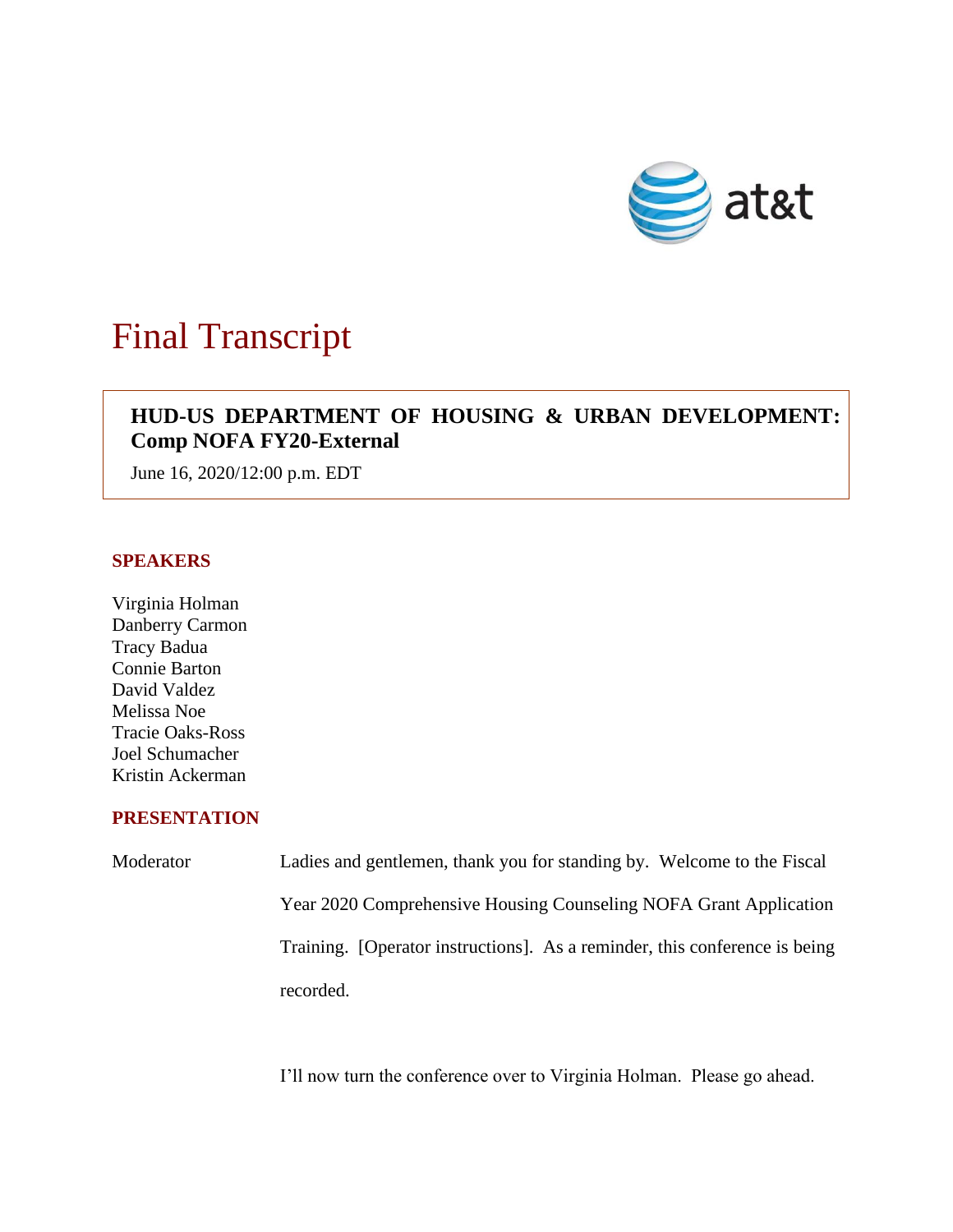Virginia Thank you very much, and welcome to today's webinar on the Supplemental Comprehensive Housing Counseling NOFA. You'll be told this a couple of times, but if you got an FY '19 grant, this does not really apply to you, but wait until you get some more information on that.

> Before we get started, I do want to go over some logistics. The audio is being recorded, as the operator mentioned. We will be posting a playback number, the presentation, and a transcript on HUD Exchange in our Archives section. That usually takes about a week to happen, and we'll update the Training Digest when that update has happened.

> This morning, I did send out the presentation for you. It's also available in t the control panel on the right hand side of your screen. You go to Handouts and just click on the document name. You can download it.

We're very interested in your questions. Because of the large number we have, we probably will not take live questions, but we do want you to ask them. So, again, on the panel on the right hand side of your screen, there is a box labeled Questions. Just type your question in and send it, and we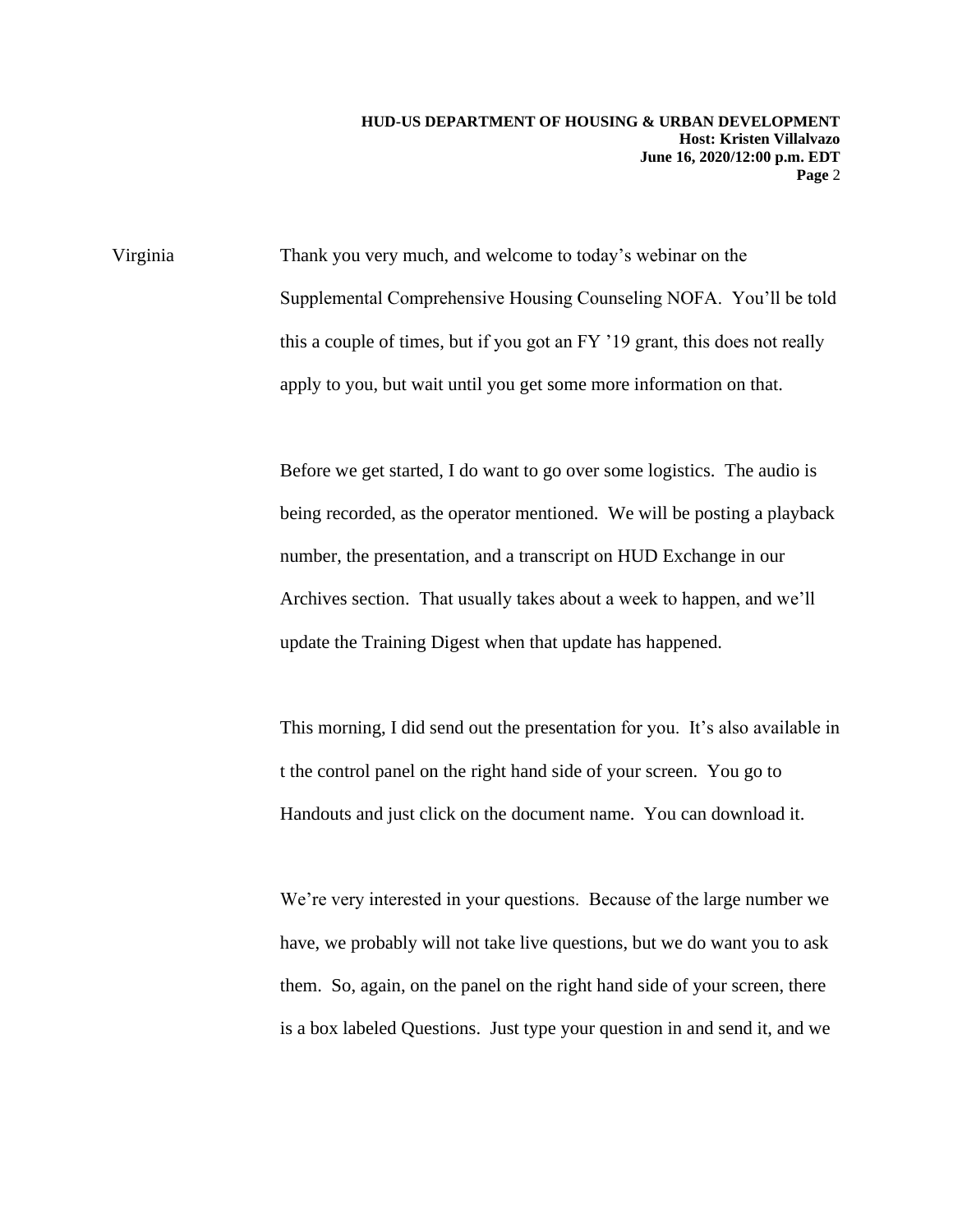have people that are monitoring those questions and will make every effort to get them answered.

After the webinar is over, and any time in the future, you can go to housing.counseling@hud.gov to ask questions, make comments, and put the webinar topic in the subject line so that we get it to the right person.

If you've logged into the webinar, you're going to receive a certificate of training from GoToWebinar, and that usually takes about 48 hours. So, you need to print it out and save it for your records. The webinar material, as I said, is going to be posted on the HUD Exchange in the webinar archives, and you can sort by date and topic.

In the future, if you want to take this webinar or any of the other ones we have posted, you can select that webinar and then click on get credit for the training. In your HUD Exchange account, you will get a curriculum that shows you took that training.

This is our Training Digest that we update weekly, so keep track of it, and watch it on a regular basis so you know what training is coming up not just by HUD but by all of our partners.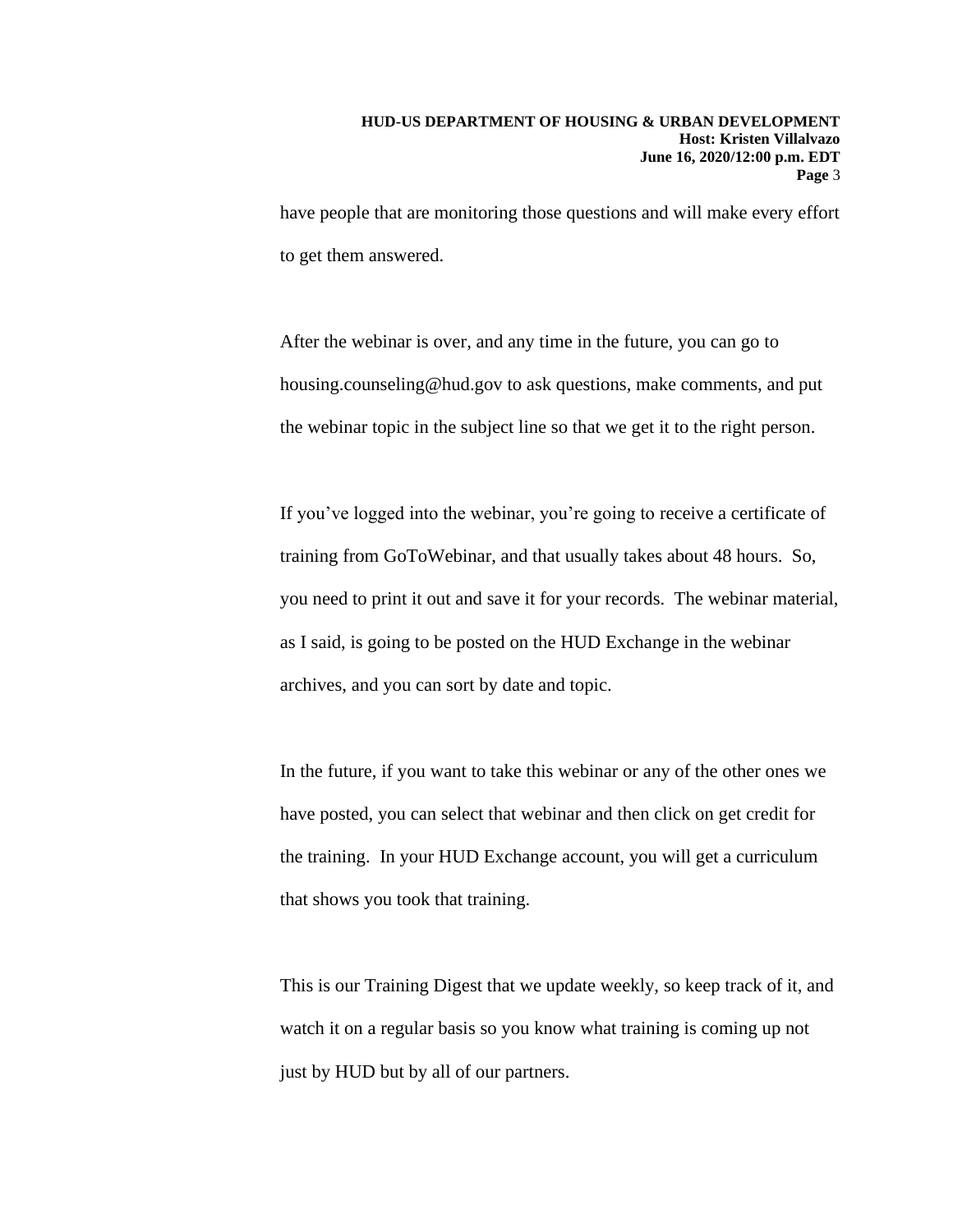At this point I'm going to turn it over to Danberry Carmon, our associate deputy assistant secretary for the Office of Housing Counseling. Danberry.

Danberry Thank you, Ginger, and good afternoon, everyone. I'd like to just thank everyone for taking the time out of your busy schedule today to join us on the webinar. I do want to take the opportunity also to thank each of you and our HUD-approved agencies for continuing to operate during these challenging times as a result of the COVID-19 national emergency. So, again, thank you for that.

> For the Supplemental NOFA updates, I just want to kind of highlight some of the points in the NOFA that the team will be going over with you this afternoon. The first bullet point, the FY 2020 Supplemental Comprehensive Housing Counseling NOFA makes available up to \$3.5 million for new applicants. Eligibility is limited to applicants who were not awarded FY '19 housing counseling grant funds. Again, that's very important.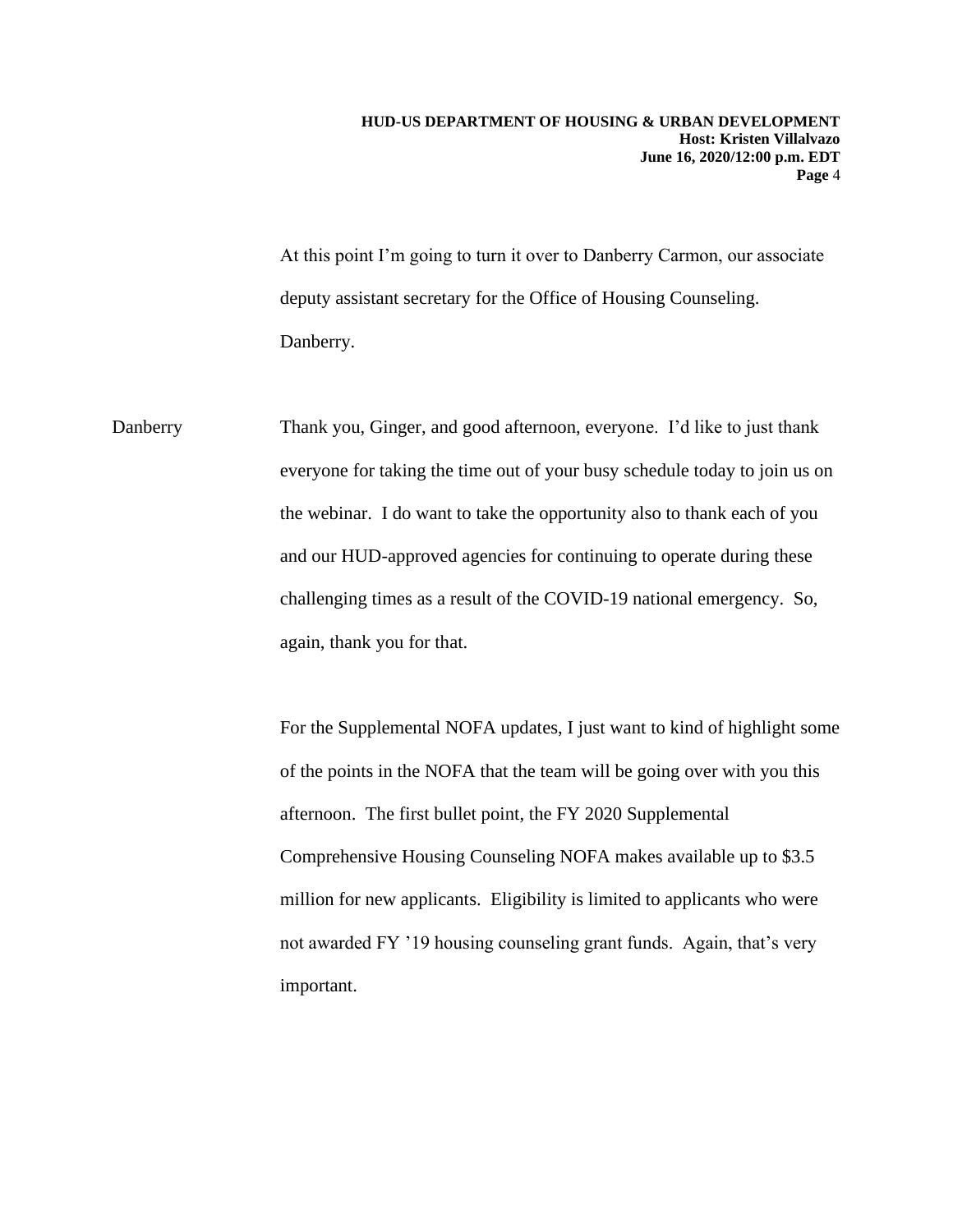The period of performance is from October 1, 2019 through March 31, 2021. So, you have 18 months to utilize the grant funding. The application due date is July 8, 2020. Also, the application is the same streamline as the 2019 NOFA meaning that a HUD-9906 which is the LCHA and intermediary, state housing finance agency, and multistate operation organization application containing four charts, no separate narratives.

Chart A2 supplement which is for the intermediary, state housing finance agencies, or multistate organizations, the characteristics, and it's in an Excel spreadsheet.

Chart B supplement is for leveraging and is also in an Excel spreadsheet. Possible HUD certification exam fees to be reimbursed separately. This is a new budget line item. Pay very close attention to it.

The NOFA also contains preference points. One is for historically black colleges and universities, or HBCUs, and also for certification of opportunity zones.

With that, I'm going to turn it back over to you, Ginger.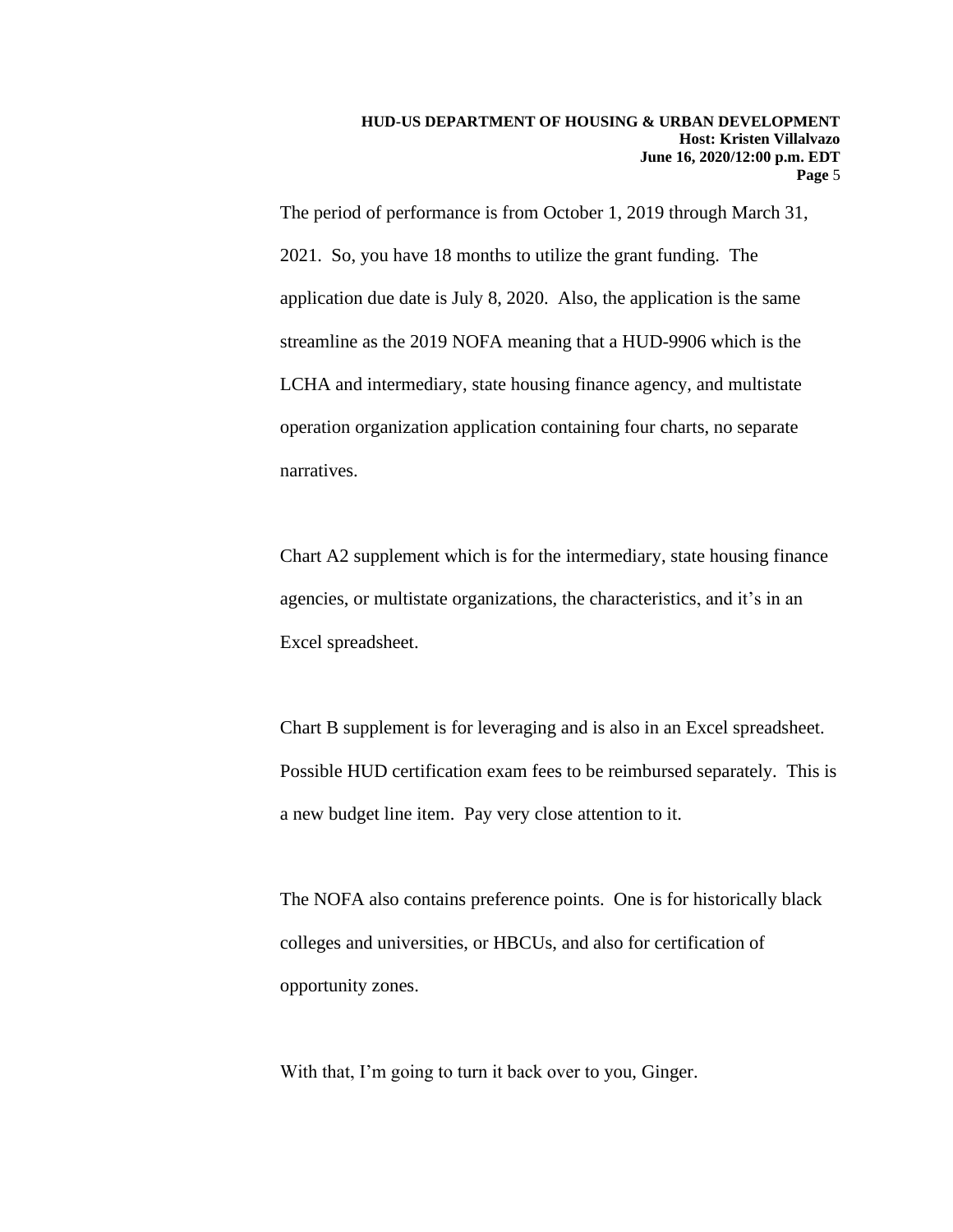Virginia Let me turn it over to our next speaker who is Tracy Badua. Hi, Tracy.

Tracy Hello. Hi, everyone. This is Tracy Badua with the Office of Policy and Grant Administration. First, I'm going to give you a quick overview of our training today. Here's the list of presenters. You already know me, and we also have Connie Barton, David Valdez, Melissa Noe, Tracie Oaks-Ross, Joel Schumacher, and Kristin Ackerman coming up.

> So, here's our agenda today. First, we'll go over the eligibility requirements and funding methodology. Then, we'll go into finding and submitting the grant application in grants.gov, and lastly we'll go over each of the preference points and rating factors so you'll know how to fill out your grant application.

> If you've already been able to access and download the application, I suggest you do have the materials available for reference because we will be referring to the NOFA and the different charts, and it may help you to have a visual.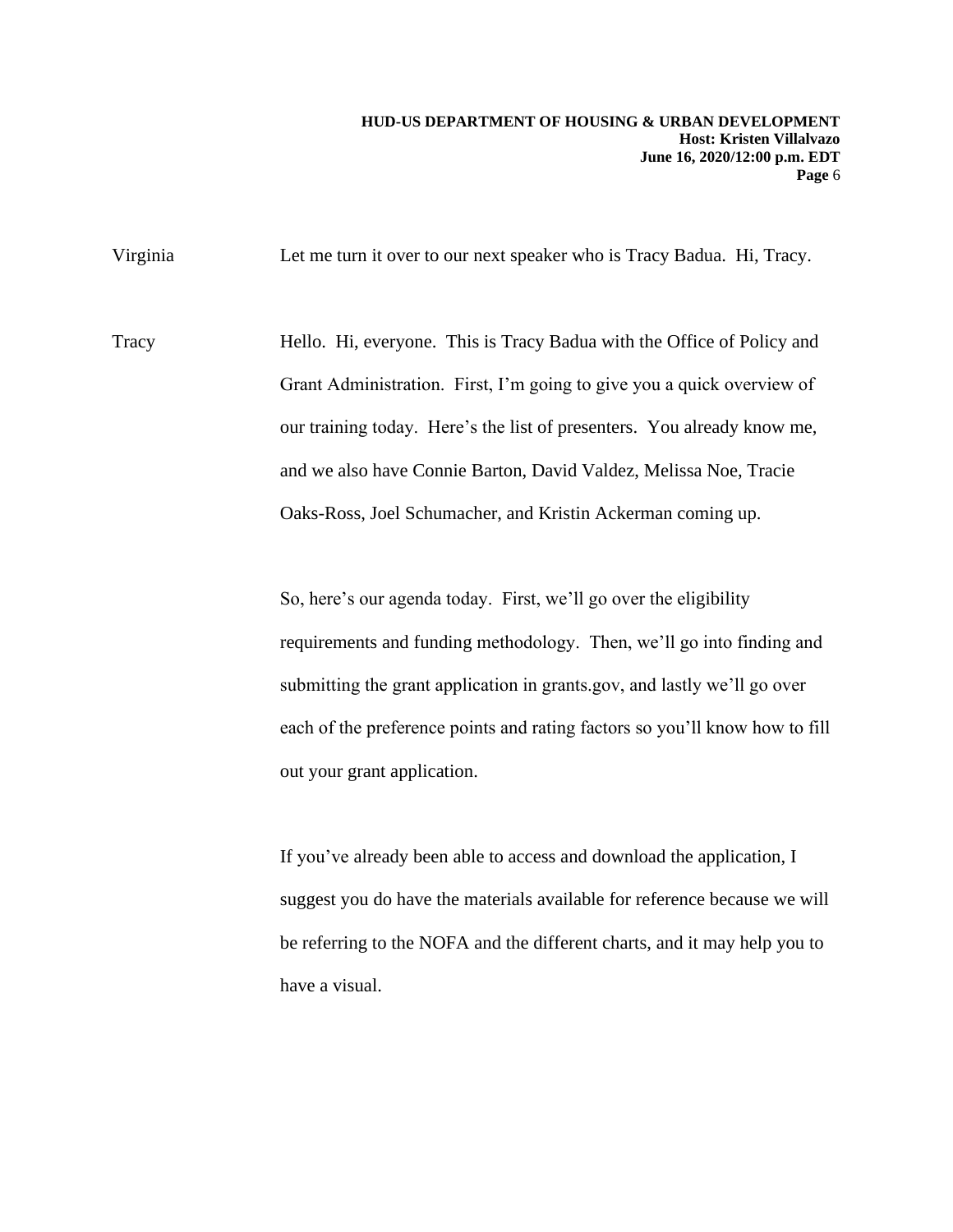Let's start with the eligibility requirements and funding methodology. The eligibility statutory and regulatory requirements are outlined in Section 3 of the NOFA, and again, if you have the PDF of the NOFA in front of you, this is page 10 of 38.

Broadly, applicants must be approved to participate in the HUD Housing Counseling program prior to the date this was published, so prior to May 28<sup>th</sup>, and if you're a state housing finance agency, you must possess statutory authority to provide housing counseling. Again, check out this section of the NOFA for more detailed requirements, and as was mentioned earlier, applicants for this Supplemental NOFA must not have been awarded direct grants under the FY 2019 Comprehensive Housing Counseling NOFA.

There is an exception for MSOs or intermediaries approved on or after May 24, 2019. So, if you were awarded FY 2019 funds as an LHCA or as a subgrantee, then you received HUD approval to become an MSO or intermediary, you may be able to apply for NOFA using the MSO or intermediary designation.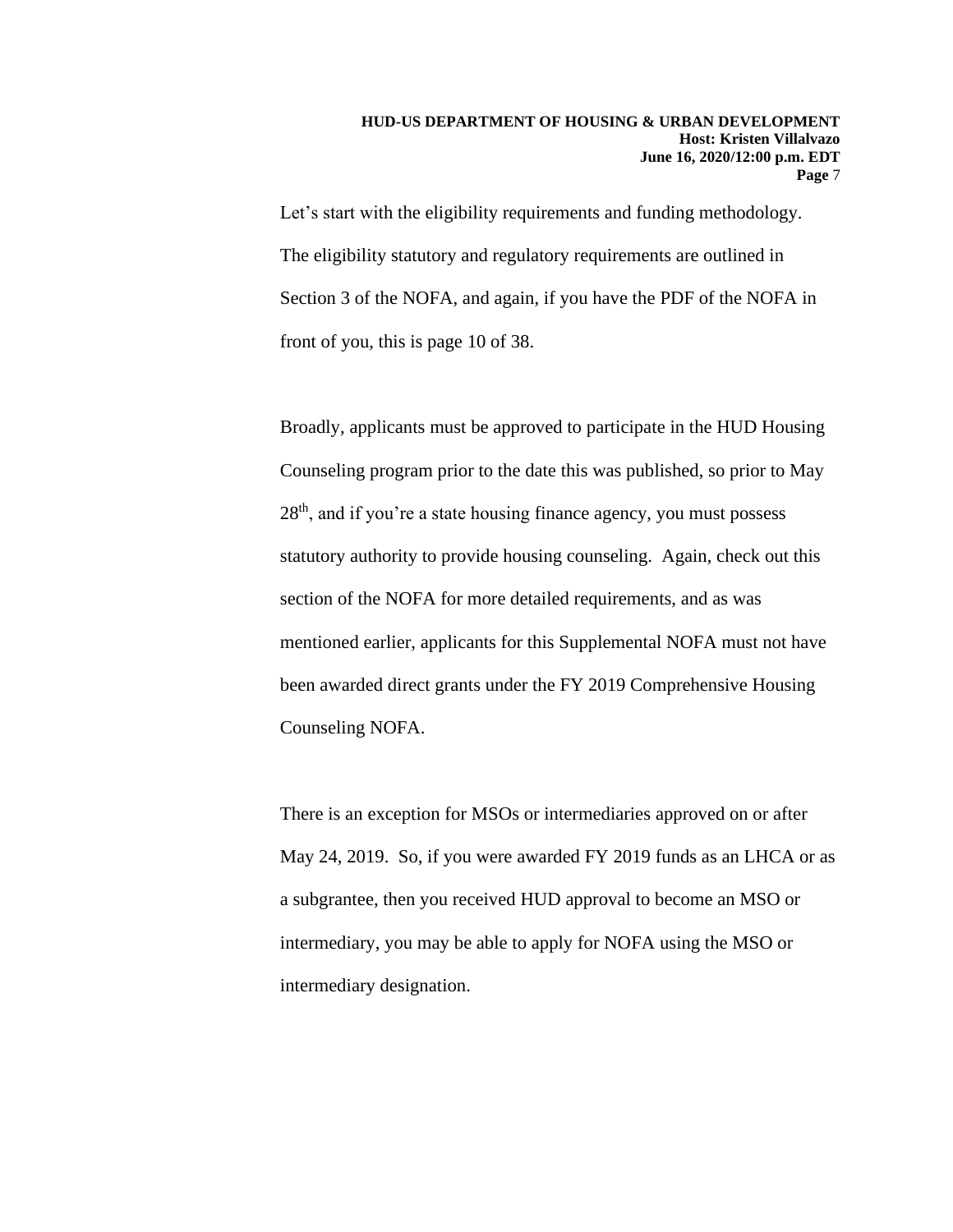I wanted to highlight this double dipping restriction because it will help inform what's in the eligible applicant section. So, applicants are prohibited from accessing comprehensive housing counseling grant funds from multiple sources. This means that you can't be both a direct grantee and a subgrantee. So, you can't apply and get awarded funds under this NOFA, then turn around and get a comprehensive housing counseling subgrant from a parent organization.

Do note that there is an exception for HECM counseling. If you're a grantee or subgrantee with one or more HECM counselors and were awarded HUD grant funds directly or as a subgrant, then you can receive a single additional subgrant for reverse mortgage counseling activities from an intermediary that provides reverse mortgage counseling exclusively.

Again, this is all in Section 3 of the NOFA. Just please read the eligibility requirements in detail. They are going to help you determine whether you're eligible to apply for this NOFA or whether you need to.

Here's a brief outline of our funding methodology. This begins on page 31 of 38 if you're following along in your NOFA. So, this methodology awards agencies a base award determined by the size and nature of the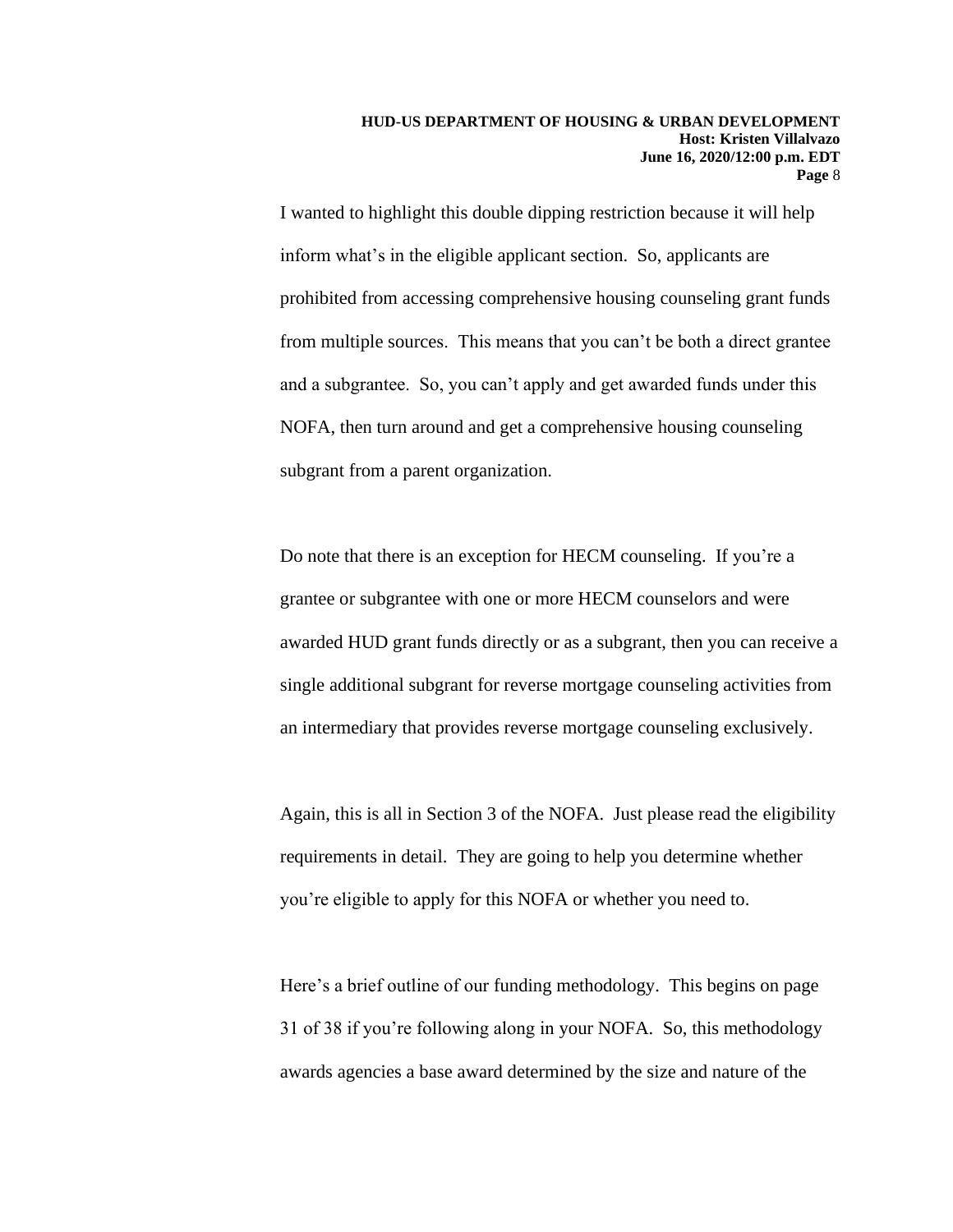counseling network. The methodology then augments that amount based on performance within HUD's housing counseling program and other criteria such as the NOFA Application Score, funding to support a counseling network, so that's that oversight and quality control using Form HUD-9910, and counselors FTEs. So, that's all counselors, HECM roster counselors, and counselors who will provide HECM default counseling.

Let's jump to what the application for your organization will look like. Applicants will complete the appropriate charts based on the agency type. It's important that you use the application designated for what kind of organization you are because the question and answer fields have been formatted to be specific to your type of organization.

So, LHCAs, you will fill out the HUD-9906L as well as the Chart B supplement to indicate your leverage funds. Intermediaries, SHFAs, and MSOs, you have the HUD-9906P, the Chart A2 supplement which you'll use to indicate your housing counseling agency network as well as the Chart B supplement which is leveraged funds.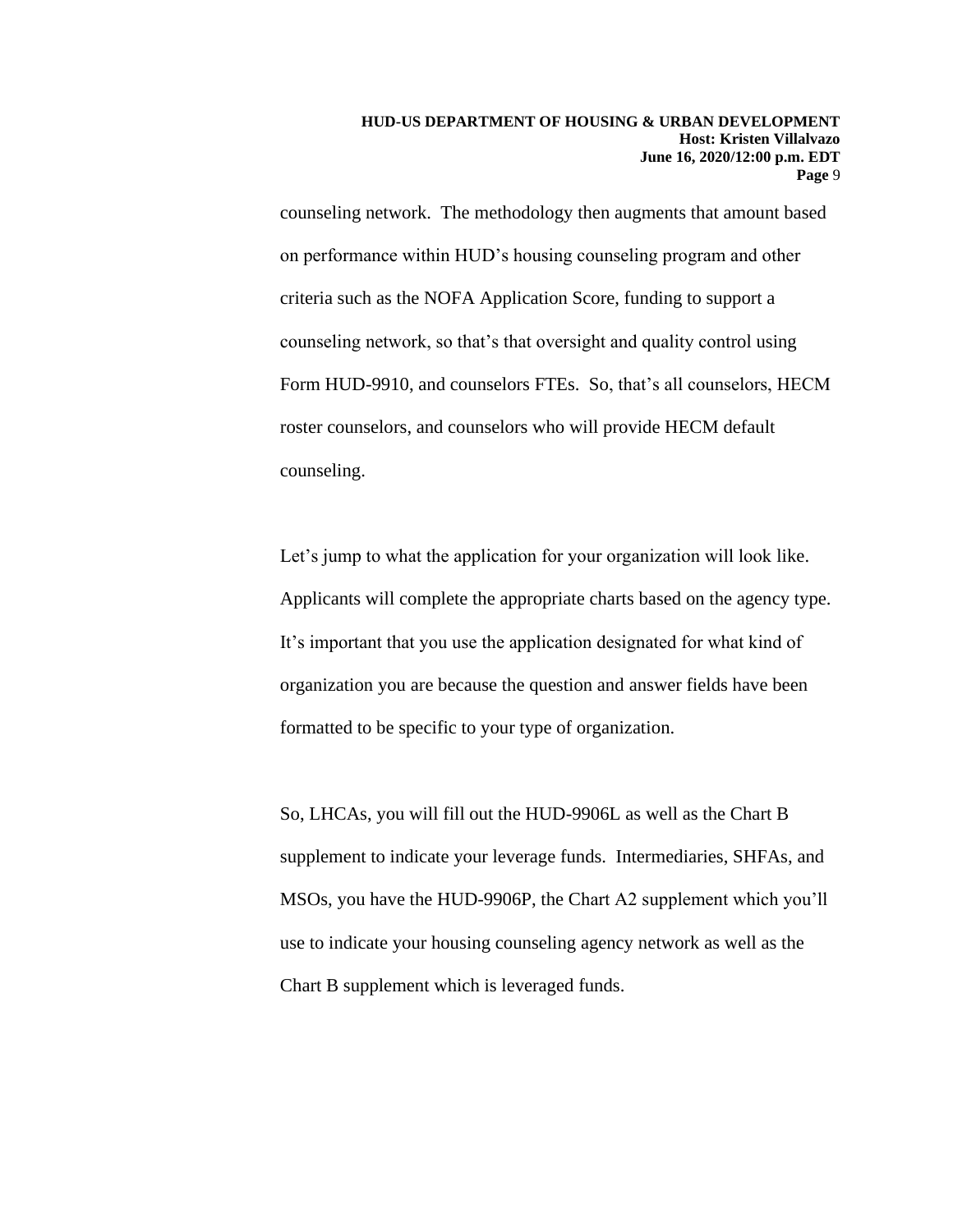See the application checklist in section 4B. That starts at about page 16 of your NOFA. There are a list of required documents. You have your SF-424 Application for Federal Assistance, your HUD-2880 Applicant Recipient Disclosure Update Report, your HUD-9906 charts which I just mentioned are specified to your type of organization, and then the certification regarding lobbying.

There are also some documents that you'll turn in with your application if they're applicable to you. This is your HUD-9902 for FY '19 if you're a newly-approved agency. So, if your agency was approved after September 30, 2019, you will be submitting a HUD-9902 Housing Counseling Activity Report with our application. For applicants who were HUD approved before then, we'll be accessing your reports in our housing counseling system for the purposes of scoring.

Your SHFA, Statutory Authority, your SFLLL Disclosure of Lobbying Activity, and if you're going to for preference points, there are a few forms that you need to be aware of here, the HUD-50153 for Promise Zones, HUD-2996 Certification for Opportunities on Preference Points. This is a new form, and one of my colleagues will be discussing this later, as well as the HBCU Letter of Commitment.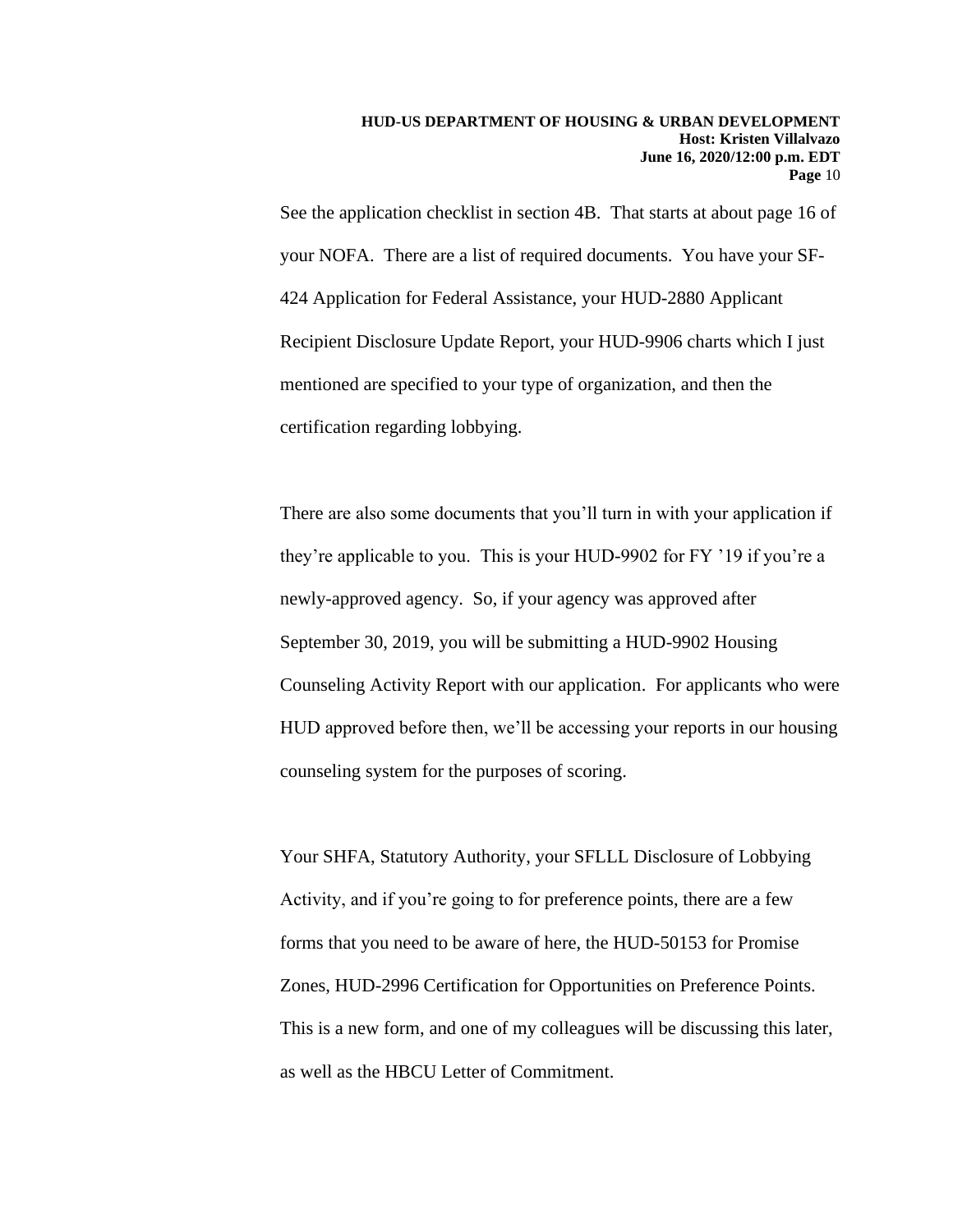Next, I will turn it over to Connie Barton.

Connie Thank you, Tracy. Hi, everyone. Today I will be providing an overview of finding and submitting the grant application. There are a couple steps involved when applying for this grant. As you can see on this list, you'll need to obtain a DUNS number unless you already have one. You'll also need to register in SAM.gov, if you have not already done so, and check to be sure all the information for your organization is accurate.

> Also, please makes sure you're registered on grants.gov so you can access the NOFA and be able to download the application package along with the instructions. Then, you'll need to be able to complete and submit the application.

The next slide shows what the DUNS website looks like. You need to have an active DUNS number in order to apply for federal funds. The DUNS number is a nine-digit number that is used to identify your organization. This is required for access to grants.gov, so make sure you have a DUNS number so you can apply for the grants.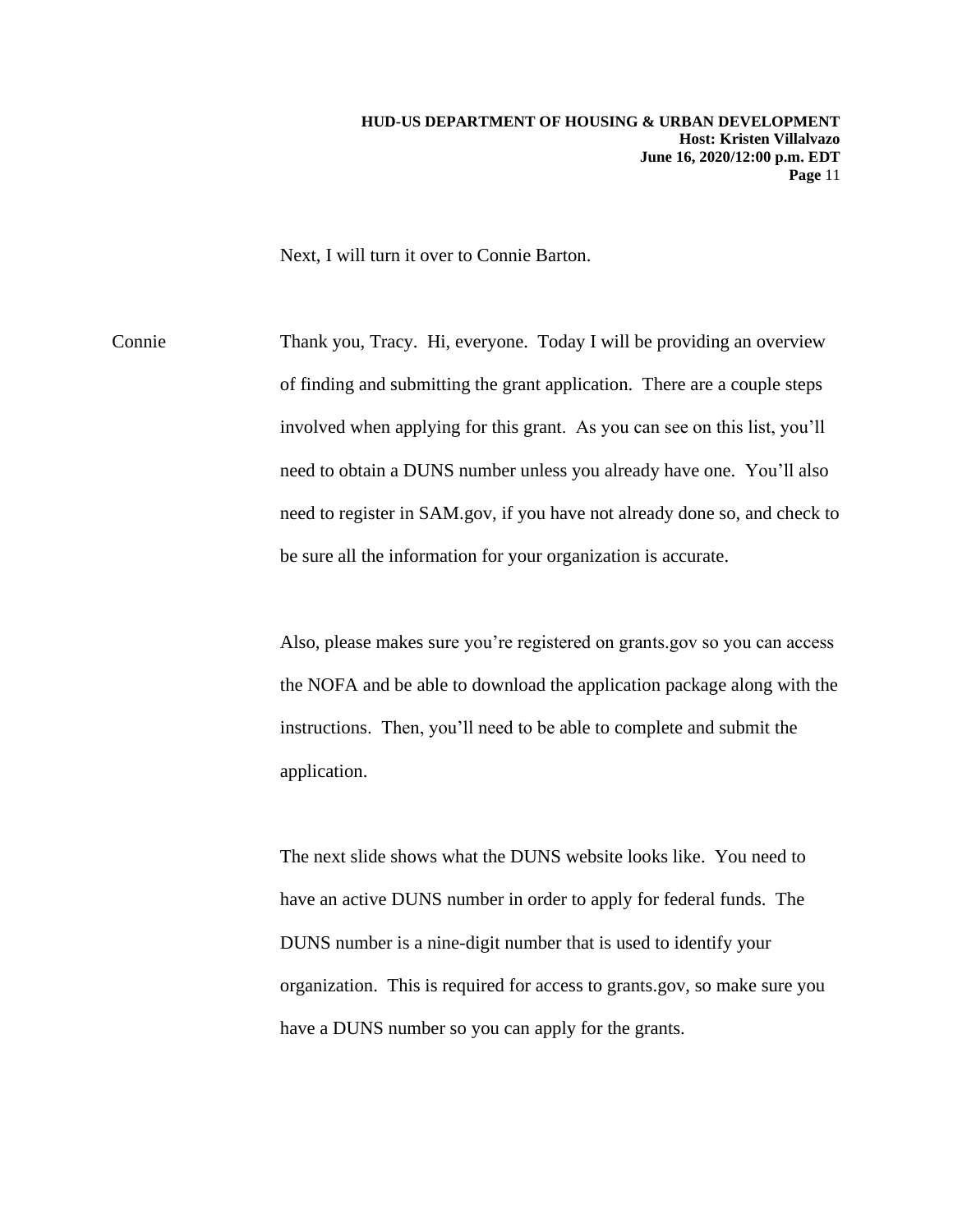You also need to be registered with SAM.gov before you can use grants.gov. Depending on the type of access you have, you may need to have an account at login.gov before you can access SAM.

We recommend getting all your registrations with these sites as early as possible, especially if there have been any staffing changes in your organization. Registration on these sites can take time, and if you have not been previously registered, it may take anywhere from two to five weeks. If you already have access, you should check to see when the registrations expire and update those if it's before the NOFA application deadline.

The next slide shows a screenshot of SAM.gov. On this page, you can do a few things such as searching for your agency.

On the next slide, you'll see that once you have your SAM and DUNS registration ready, you're all set to register for an account at grants.gov. As with most software applications or computer applications, there is a mobile app that allows you to access grants.gov on several different devices such as your iPhone or tablet.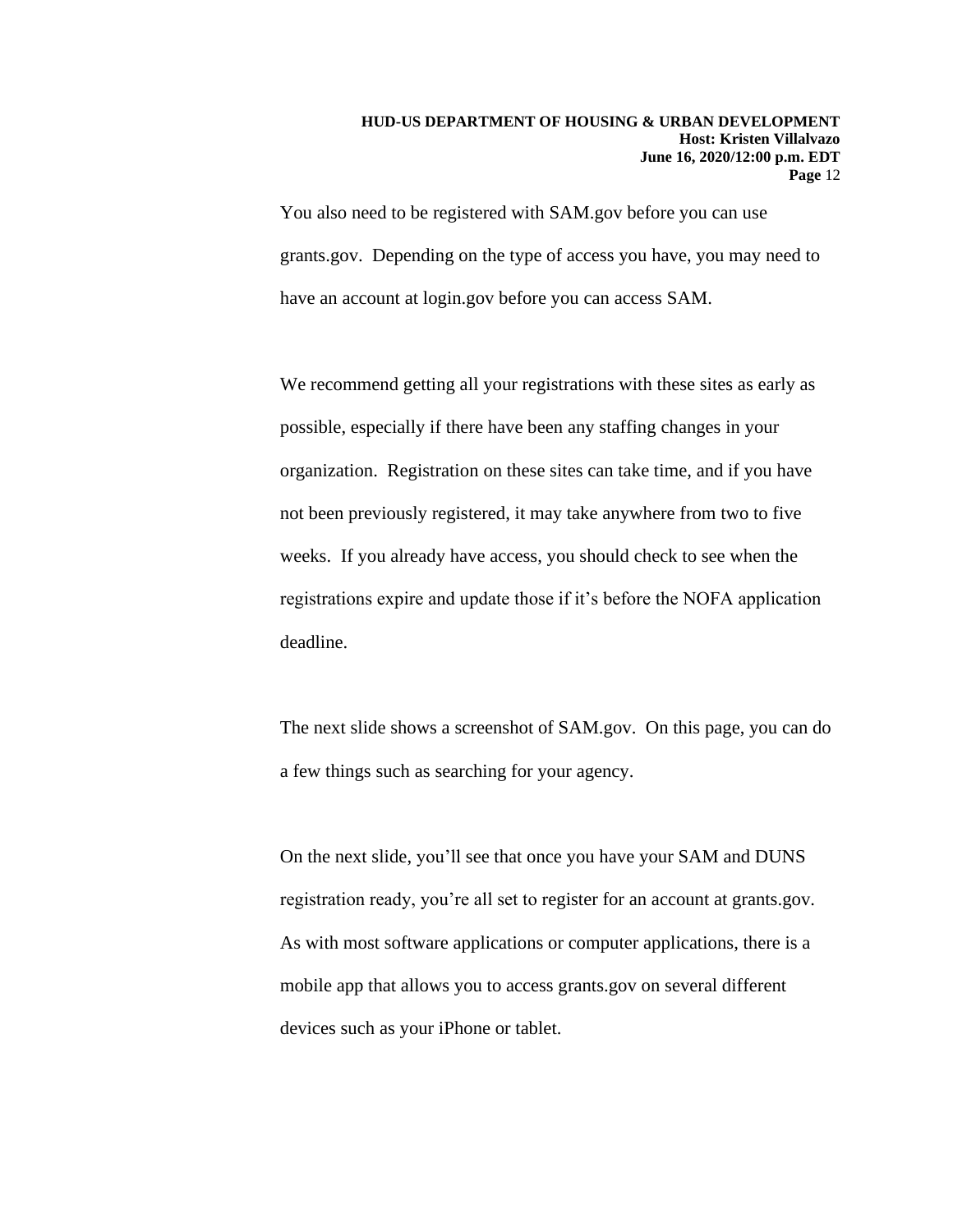Now, let's talk about roles. In grants.gov there are different roles you can assign to staff in your organization. If there will be several staff working on the application, you can assign different parts of the application to them.

An important thing to remember is the AOR, or Authorized Organization Representative, who is the only person who can submit the application when it's completed. So, if the AOR is going to be out of the office on vacation, you need to make sure they hit the submit button in grants.gov before they take off for their vacation since they are the only person who can submit the application.

Now, on the next slide is where you can find the NOFA. Our NOFA number is in red. You'll see that is FR-6400-N-33. You can search for the NOFA by entering this number in a few places circled on this screen. Once you find the NOFA, you are ready to begin the application.

Once you've found the application, you can start the process by creating a workspace so you'll be able to find the forms and download instructions in the workspace. You will download a zip file that contains compressed files for the NOFA instructions and attachments that go with the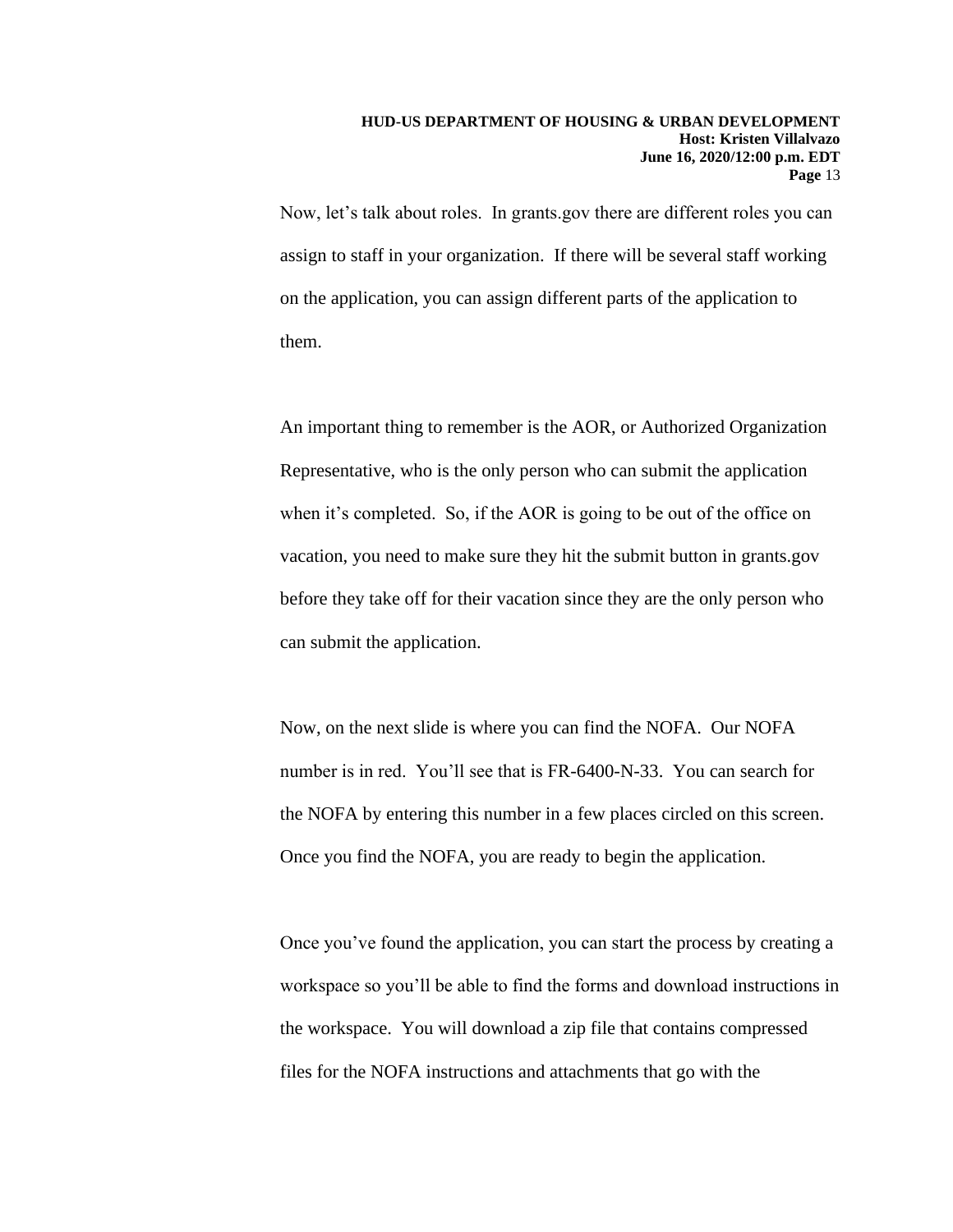application. If you're having trouble in the system, you should look in the online user guide or send an email to grants.gov.

Please remember that HUD staff do not work for grants.gov, so while we're able to answer some of your questions, we are limited to what we can assist you with. You'll need to contact grants.gov for assistance.

Here's an example of what the zip files should look like once you get to that section. The first PDF file is the NOFA. It is labeled with the NOFA number and followed by the charts and other forms relevant to the application for your organization which Tracy described earlier.

Also, you may see forms such as the SF-424 which can be filled out as a web form or a PDF. Depending on what your preference is or what type of system you have, you only have to fill out one version, either the web form or the PDF. If you are filling out the web form, you can lock the form so that only you are working on it, and no one else will be able to fill it out while you're in it. Then, after you are done, you can upload if it's a PDF or save if it's a web form that you were working in.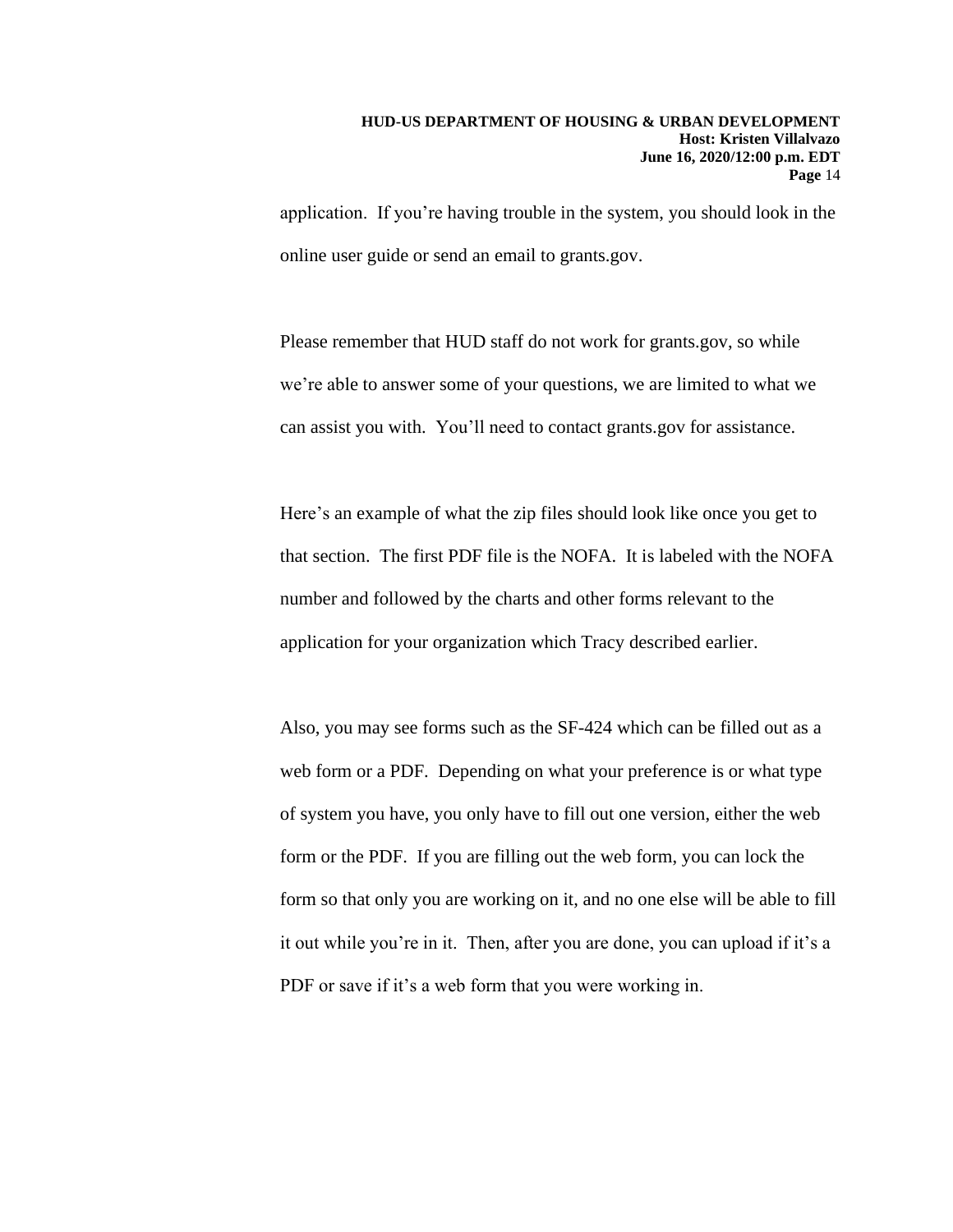Here are the 9906 charts for this NOFA. As you can see, there are fields for typing in your responses. Please keep in mind that there are character count limits for some of these fields. At some point, you will not be able to enter anymore characters. Please be accurate when entering numbers and letters into these fields.

When you're ready to submit your application, go ahead and click the Check Application button for errors to make sure there are no errors that might affect your submission. Then, once you've double checked the application, click the complete and notify AOR button. Remember, the AOR is the only person who can submit the application for your organization. Then, after the AOR has been notified, you're ready to click the Sign and Submit button.

The application must be received by grants.gov by 11:59 p.m. on the due date, July 8<sup>th</sup>. We encourage you to submit your application early. Please don't wait until late in the day when the application is due to submit the application. Something unexpected could happen, and it's always good to have a few days extra time to be sure that grants.gov has accepted your application.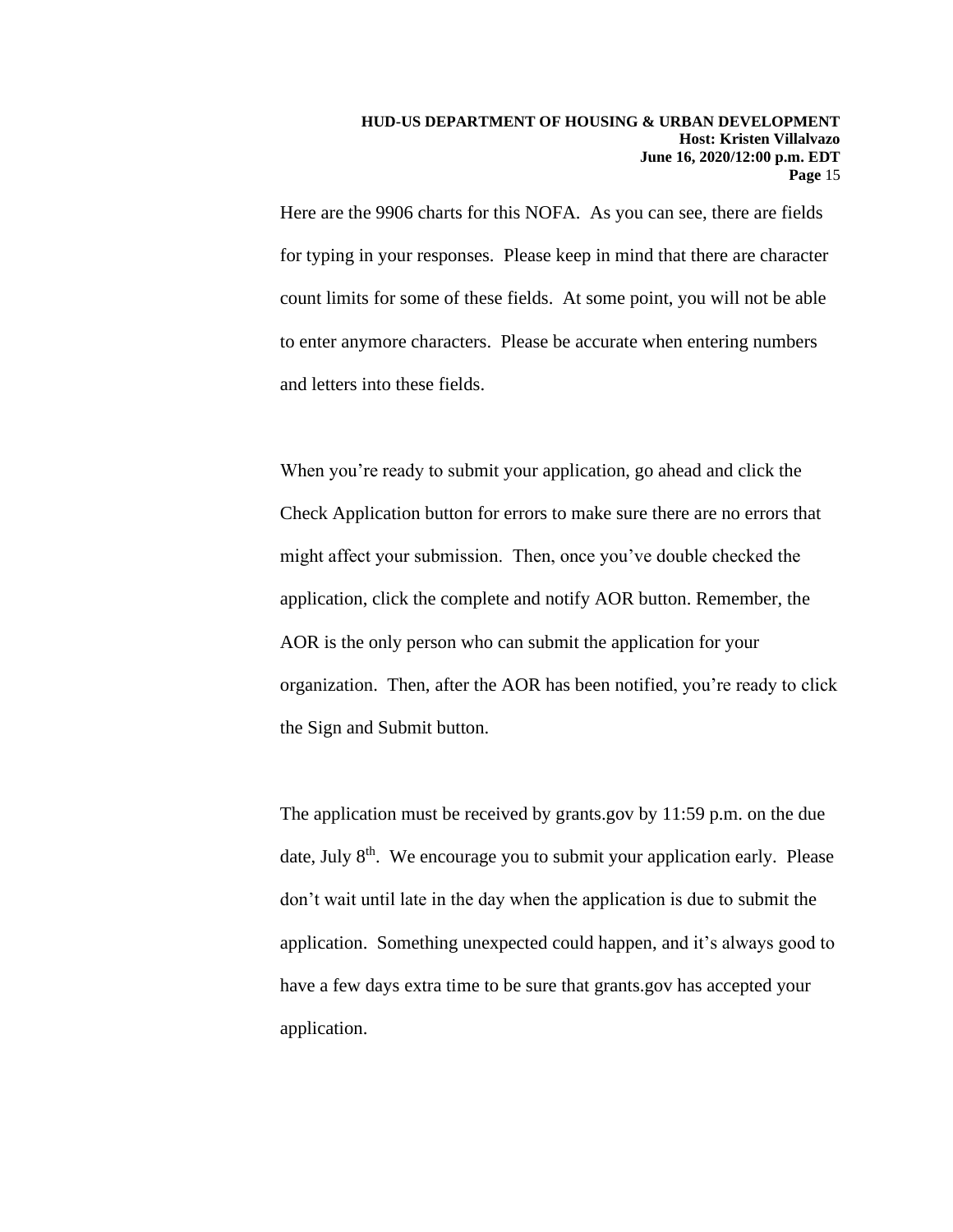Be sure grants.gov has a valid email address for you and that you updated your email settings if needed so emails from grants.gov go into your inbox instead of your junk email. Watch your emails to make sure the application was accepted and validated or rejected. If rejected, you'll need to go in and make needed changes.

Please save emails from grants.gov, so if you need to verify you have submitted on time, you have this documentation. You should receive an application tracking number by email, so keep an eye out for that email. Only applications completed and received by the deadline will be eligible for consideration by HUD.

There are two application status updates you need to be aware of. If your application was rejected with errors, you must correct the errors and resubmit your application before the 24-hour grace period ends, or HUD will not review your application. The other status is validated. If your status is validated, your application will be forwarded to HUD Review.

That's it for the overview of submitting the application. Next up will be David Valdez who will discuss preference points in Rating Factor 1. David.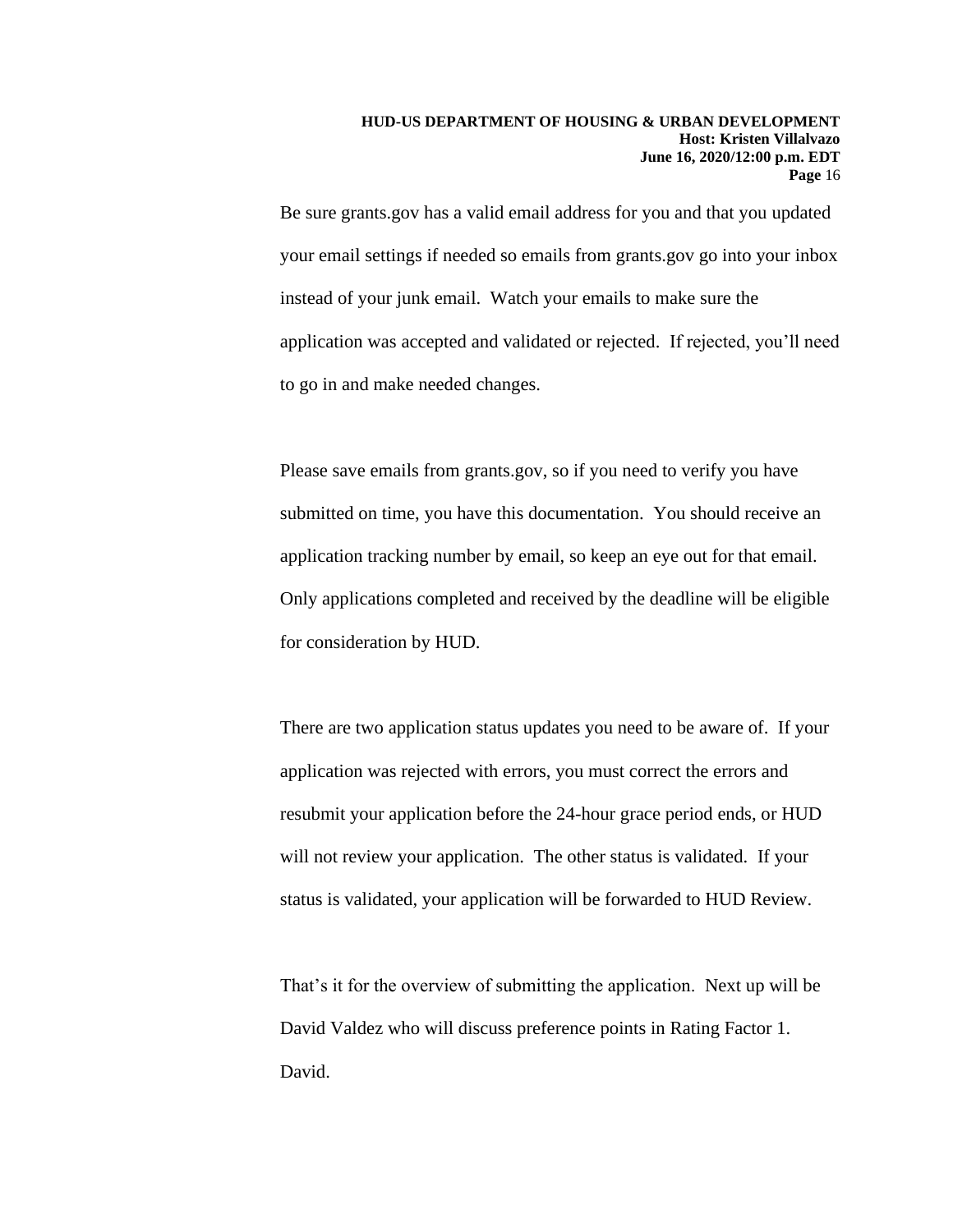David Hi. Thanks, Connie. There are four options for preference points, and we can jump right into them. As you see here, we have opportunity zones, historically black colleges and universities, promise zones, and then the last option would be emergency preparedness and disaster recovery which is particularly relevant given the situation.

> So, you can earn a maximum of up to two points for any of the four preferences. So, what these are is they are activities that support HUD's initiatives for this fiscal year. You'll notice that if you applied last year and were unsuccessful in your application, you'll notice that there's this one more option or preference point which is historically black colleges and universities. I'll talk a little bit about that in detail.

> So, we can move on to the first which is opportunity zones. What you need to know here is that your entity has to be physically located in an opportunity zone. You can find this information by entering your census tracked number in the opportunity zone online tool.

You will not list census tracks for branches or subgrantees that are not located in opportunity zones. This is a special bit for parent organizations,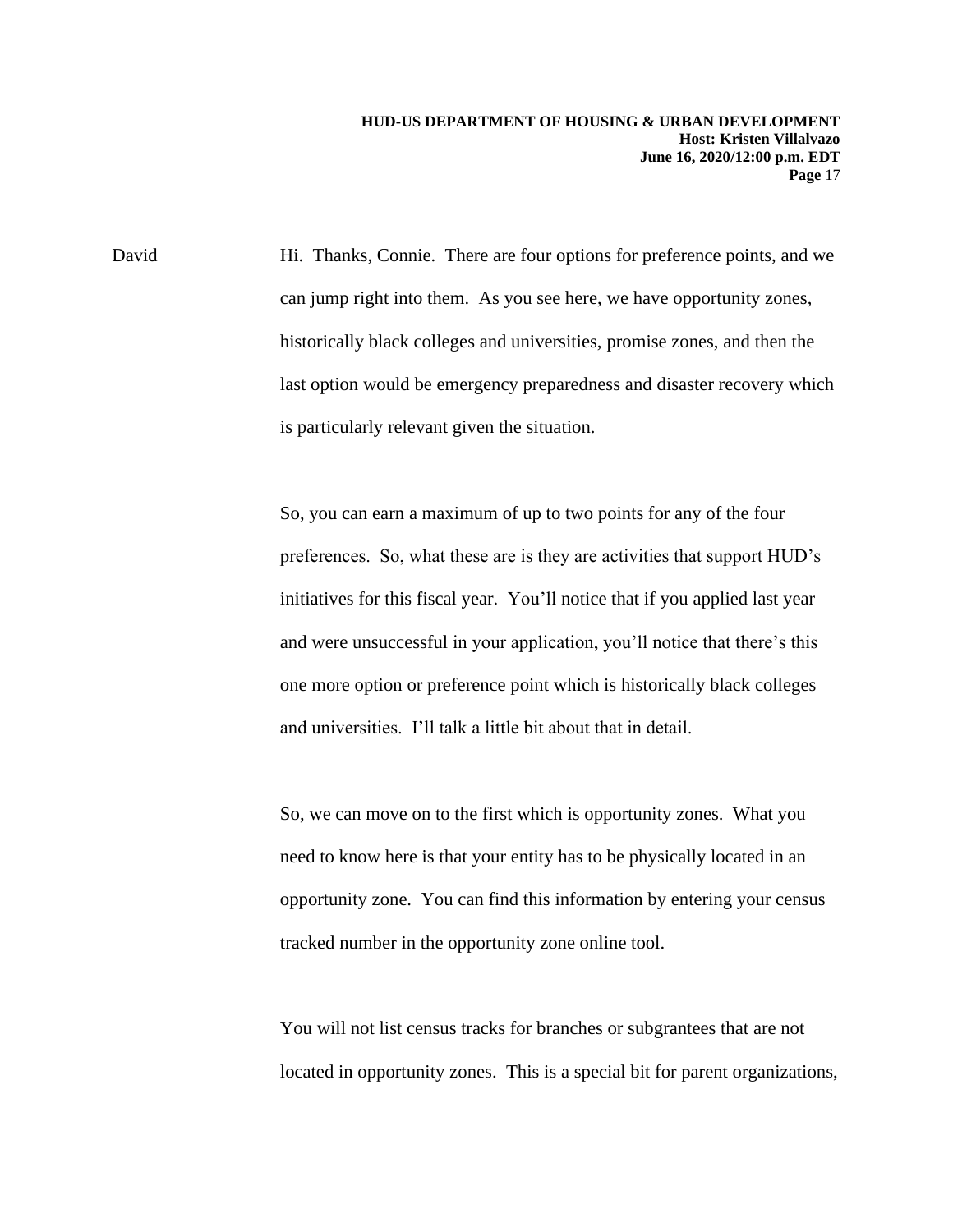so you're only going to list those branches and subgrantees that are actually physically located in opportunity zones. You do not claim those that are not.

As a general rule, you will use parents, you will use Chart A2 to transfer over subgrantee information into that PDF document. If your agency is not located in an opportunity zone, again, there's no need to even enter a census tracked number.

Then, to evidence that you are located in an opportunity zone should you claim this preference point, you will need to provide a HUD-2996, and this is a form. It's just a certification where you will tell HUD how much you commit to expend, and you do so by indicating a range of percentages that you plan to spend in an opportunity zone census tracked.

So, if you take a look at the 2996 itself, you'll notice the ranges are like 0% to 10%, 11% to 20%, 21% and so on. You will select your estimated range, however, you should also be aware that if you select to spend less than half of your award in an opportunity zone, there's some other considerations that may be at play.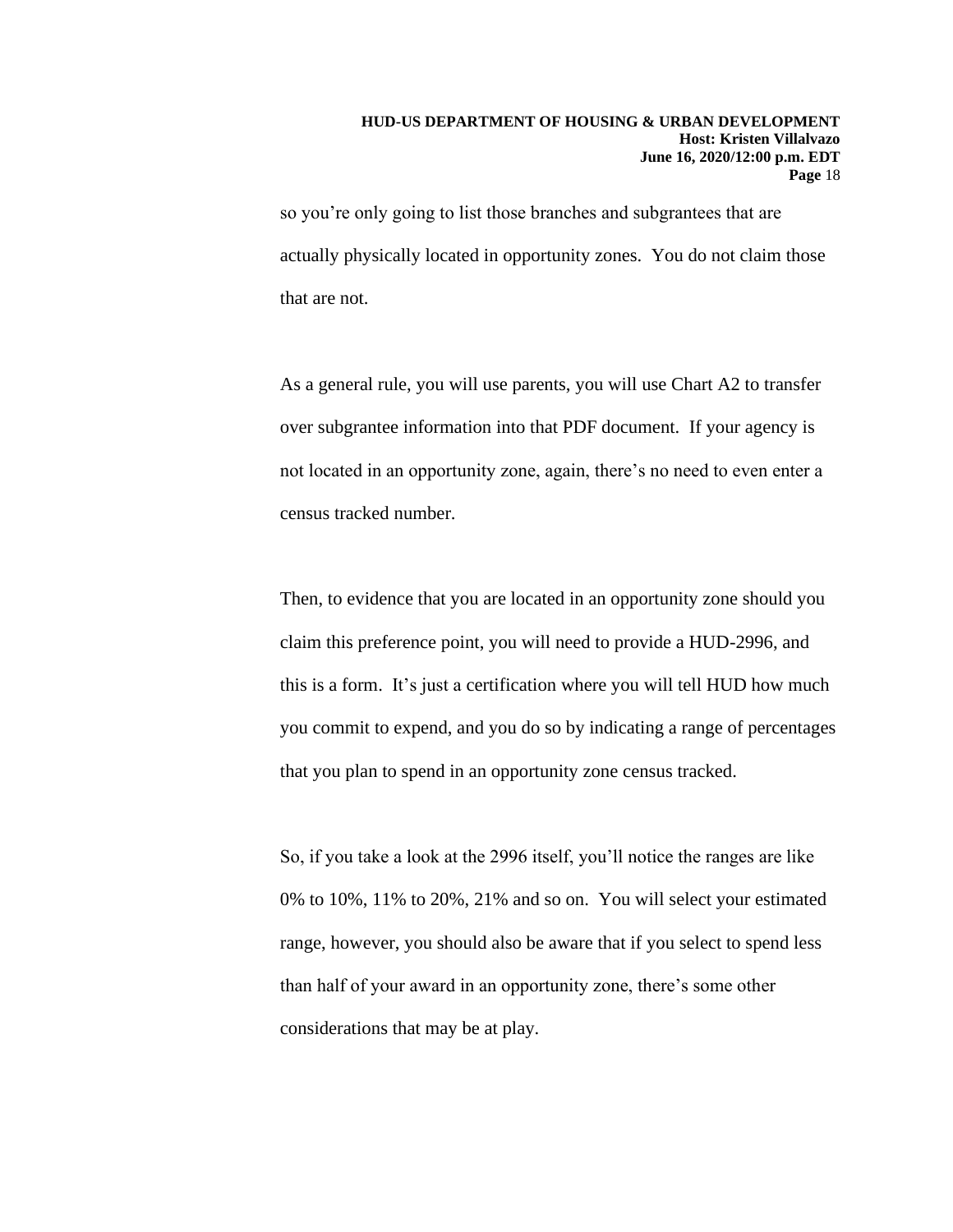You may need to show why you're unable to expend at least half of that grant in the opportunity zone, and you may need to make a case for why that amount that you're planning to expend that's less than 50% will still have a significant impact within that opportunity zone.

So, just be aware that if you choose this option, those are things that you will have to explain if you commit to expending less than 50% of the award in an opportunity zone.

The new option for the supplemental year is the HBCU, historically black colleges and universities option. Here we want to encourage partnerships with housing counseling agencies and historically black colleges or universities.

Important to note that if you're going to claim this preference point, you do so not by identifying your relationship in any kind of chart within the application. Instead, what you would provide to us would be a letter of commitment, and this is a certification that you have a partnership with a historically black college or university, and this certification would be signed by an authorized official of that university or college. You would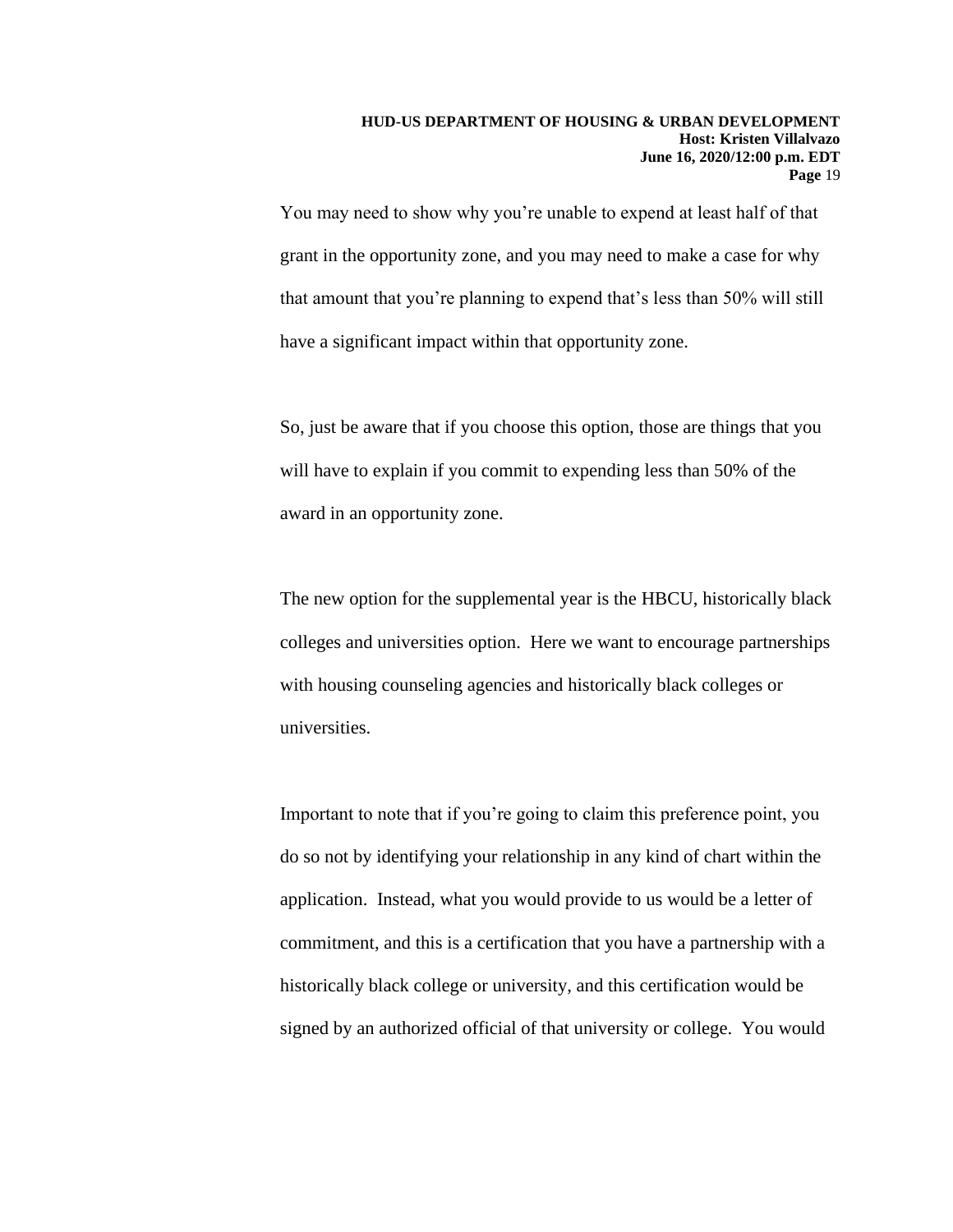provide documentation of the university's status as a historically black college or university.

So, this is all outlined in the NOFA, and it's here in the slides as well, but again, no need to provide anything on one of the charts if you're claiming this. You will just instead provide the letter of commitment.

Option three is promise zones. Here what you will provide is a HUD-50153. This is, again, just a certification that you're attesting that you are in fact located in a promise zone, and that form needs to be signed by the designated authorized promise zone official. Here is a link to the list of promise zones and the people that are authorized to certify within the zones. So, you can click on that link if you need to verify who that individual is or whether you're located in a promise zone at all.

Finally, your last option for preference points is disaster preparedness and emergency preparedness. We do encourage agencies to train counselors in disaster and emergency preparedness at large, but we also—in a bit I'll show you the actual Chart C, Fields I and J.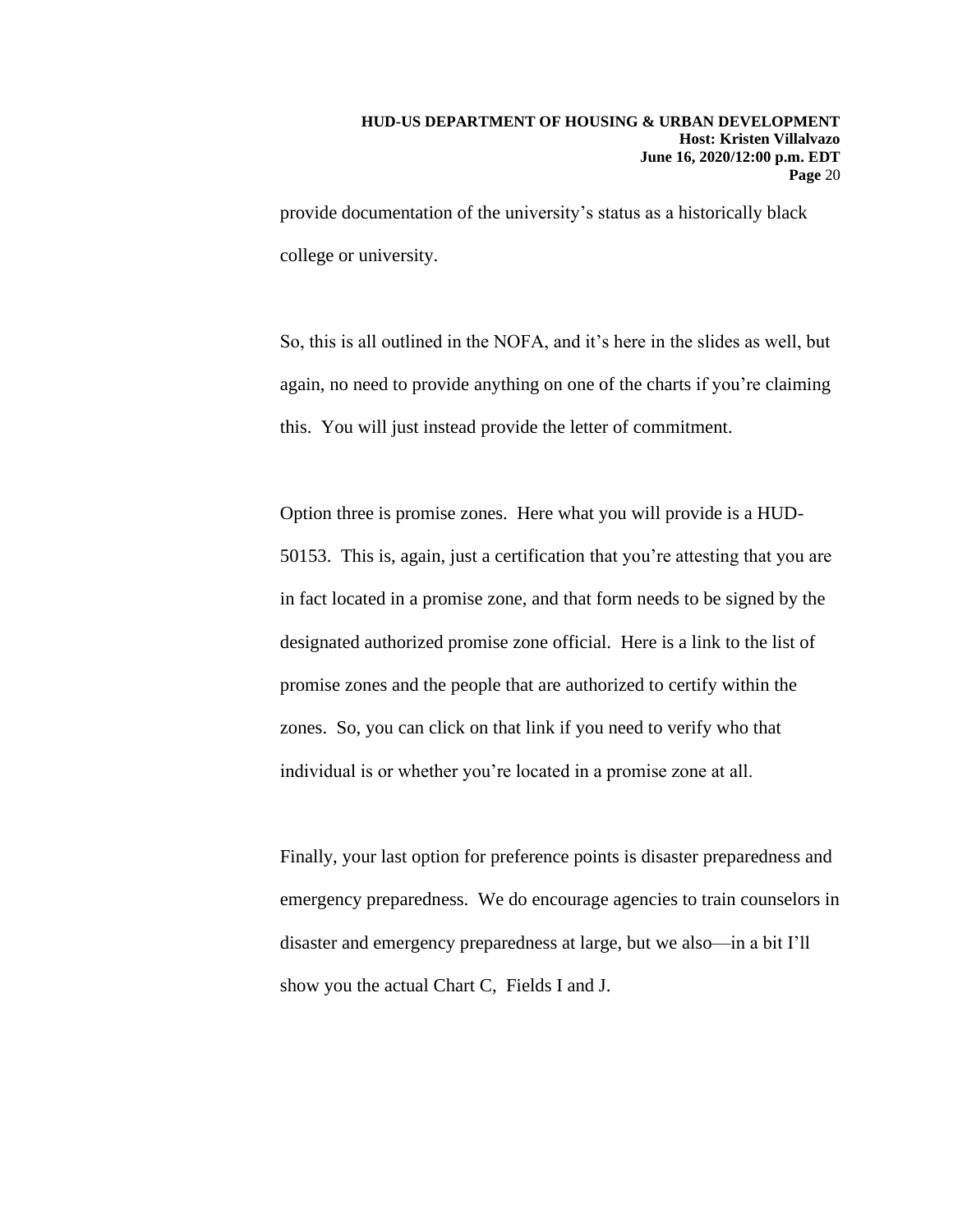I do want to say that given what's going on right now with the COVID-19 pandemic, we do recognize that there has been a needed shift and some flexibility on your end as agencies in how you're delivering counseling and the type of counseling that you are needing to deliver in response to the economic situation that we're facing, and therefore, the housing situation that your clients are facing.

We do recognize that you may have provided or created some sort of pandemic response-related training as a result, perhaps, teaching our counselors how to shift from a primarily face-to-face type of interaction to counseling people remotely, those types of things. So, we do encourage you to capture any of those types of unique COVID-related trainings that you can tie to disaster and emergency preparedness on Chart C.

So, let's take a look at that chart. This is just a screenshot, but you'll noticed it's Chart C, and I screenshotted parts I and J. Part I is where you would indicate what types of activities your agency participated in. So, emergency preparedness, disaster recovery trainings might be a place where it might be relevant, but also you have a box on number 7 which is other where you are able to provide a brief description.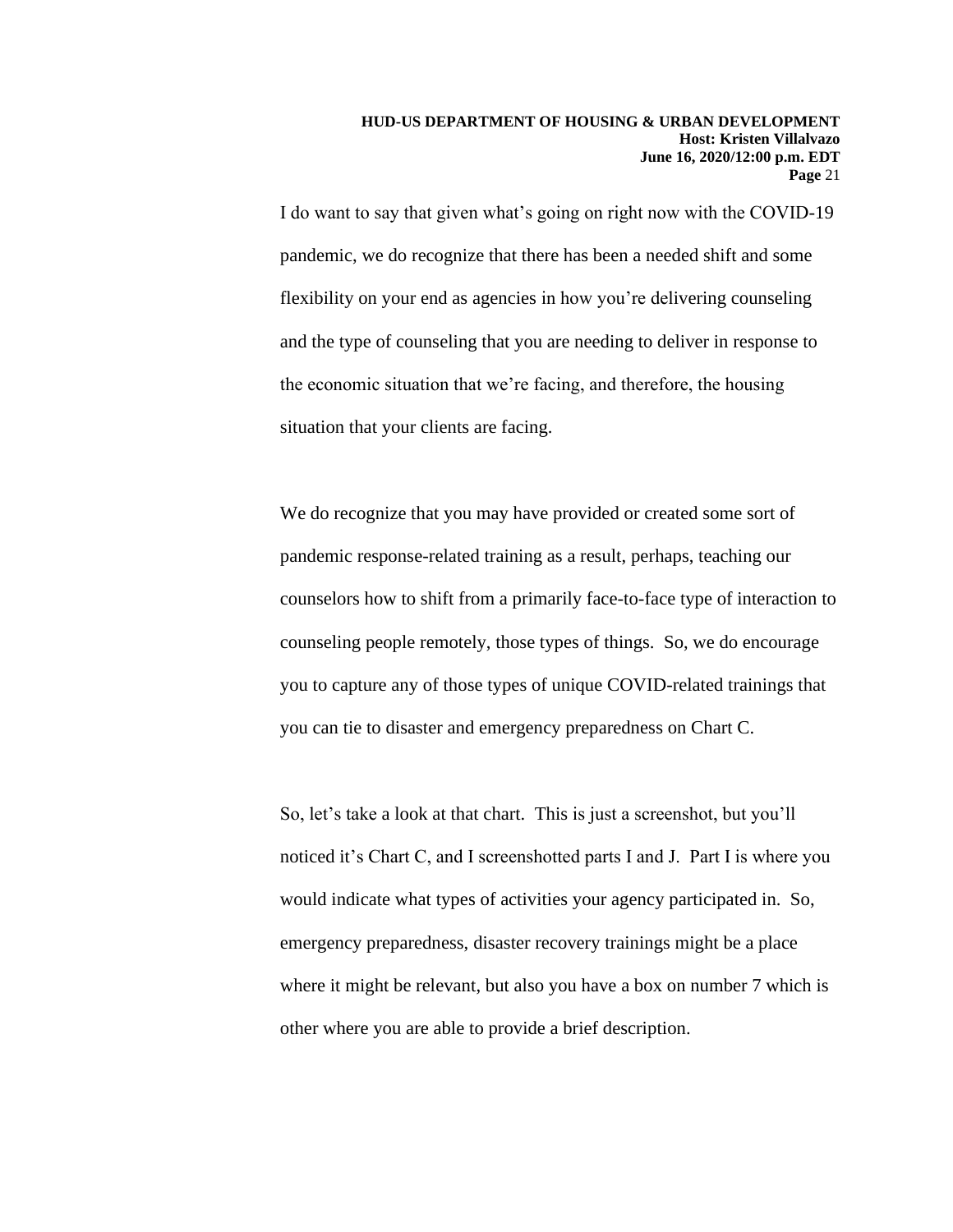So, I encourage you, if it's something that's not already captured in 1 through 6 to us that option to provide that description, and of course, we will consider it as we award preference points, but I did think it was important just to point out that we do recognize the important work you're doing at this time and what you to be appropriately awarded based on those efforts. So, please provide that other explanation if you can and if it is relevant.

We can go ahead and move on to the first rating factor. There are going to be four components within this rating factor, Subfactors A, B, C, and D as you can see. There's a total of 19 points at play here.

I just want to point out, too, you can go to page 24 and 25 of the NOFA itself in PDF form. We have it on our HUD Exchange, or you can go on grants.gov and download the package, but the rating factor points and all the relevant charts are listed on pages 24 and 25 in one handy chart as you see here. This is just one piece.

So, le'ts jump into Subfactor A, HECM Average Hours. Before we do so, this is just a general note, and my colleague Tracy, already made reference to this, and I have as well about the Chart A2 supplement. It is, in fact, an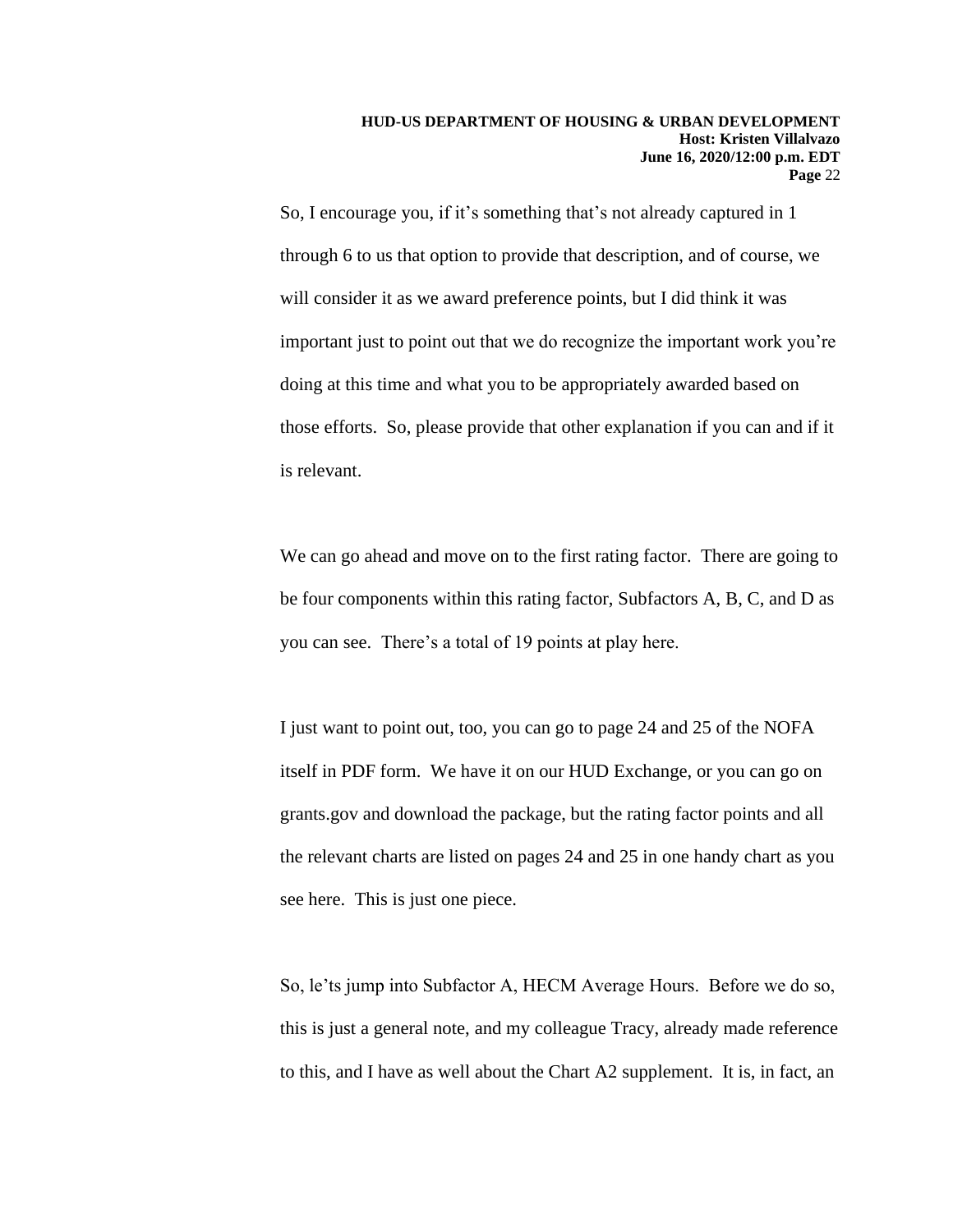Excel file, and this is relevant only to intermediaries, state housing finance agencies, and MSOs as we refer to as parent organizations.

For parent organizations, just keep in mind during this entire presentation we will be talking about a Chart A2 supplement. This is an Excel file. You will use that Excel file to transfer the totals onto Chart A2 on the HUD-9906P.

So, this is just a reminder again that if you provide direct housing counseling services at your main office as a parent organization, you're going to include that office as well in your list of branches and subs.

The final reminder as we go throughout this presentation and as you complete your application as a parent, the Chart A2 supplement Excel file should only include branches and subs that are providing services to a minimum of 30 clients a year. This is a regulatory requirement that you must serve a minimum of 30 clients a year, however, there is an exception for agencies that do only HECM counseling, and if you do only HECM counseling, you may see less than 30 clients a year.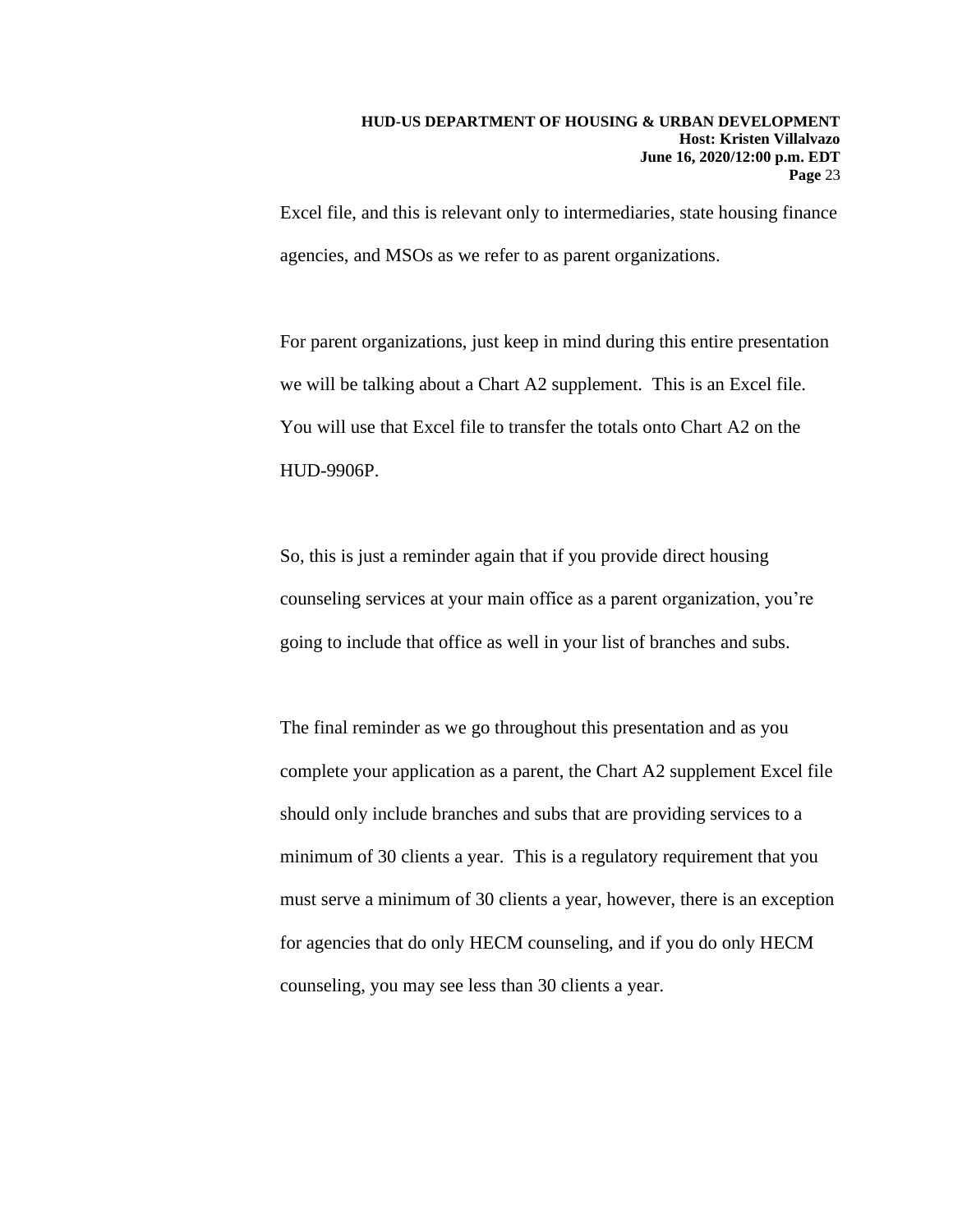So, just keep that in mind as you tally up these things on the Excel supplement that you're only including the information for branches and subs that are providing that minimum amount.

Alright. Now that we've taken care of some business here, we'll talk about 1A, so this is duration of HECM counseling session. You don't have to do anything for this. If it applies to you, HUD will know, and what we assess is the average duration of counseling sessions, so we're looking at data from FHA Connection and other sources to really ascertain how long the average counseling session is.

We use our own records to score this factor, so if it applies to you, you don't need to do anything. If it does apply to you, you do not need to do anything here.

You will have to do something in Rating Factor 1B. This captures counselor training and industry standards, so you'll use Chart A to fill this piece out. Fields I, J, and K are what we're looking at. Field I is you would indicate yes if 50% or more of your counselors received formal training in the past two years.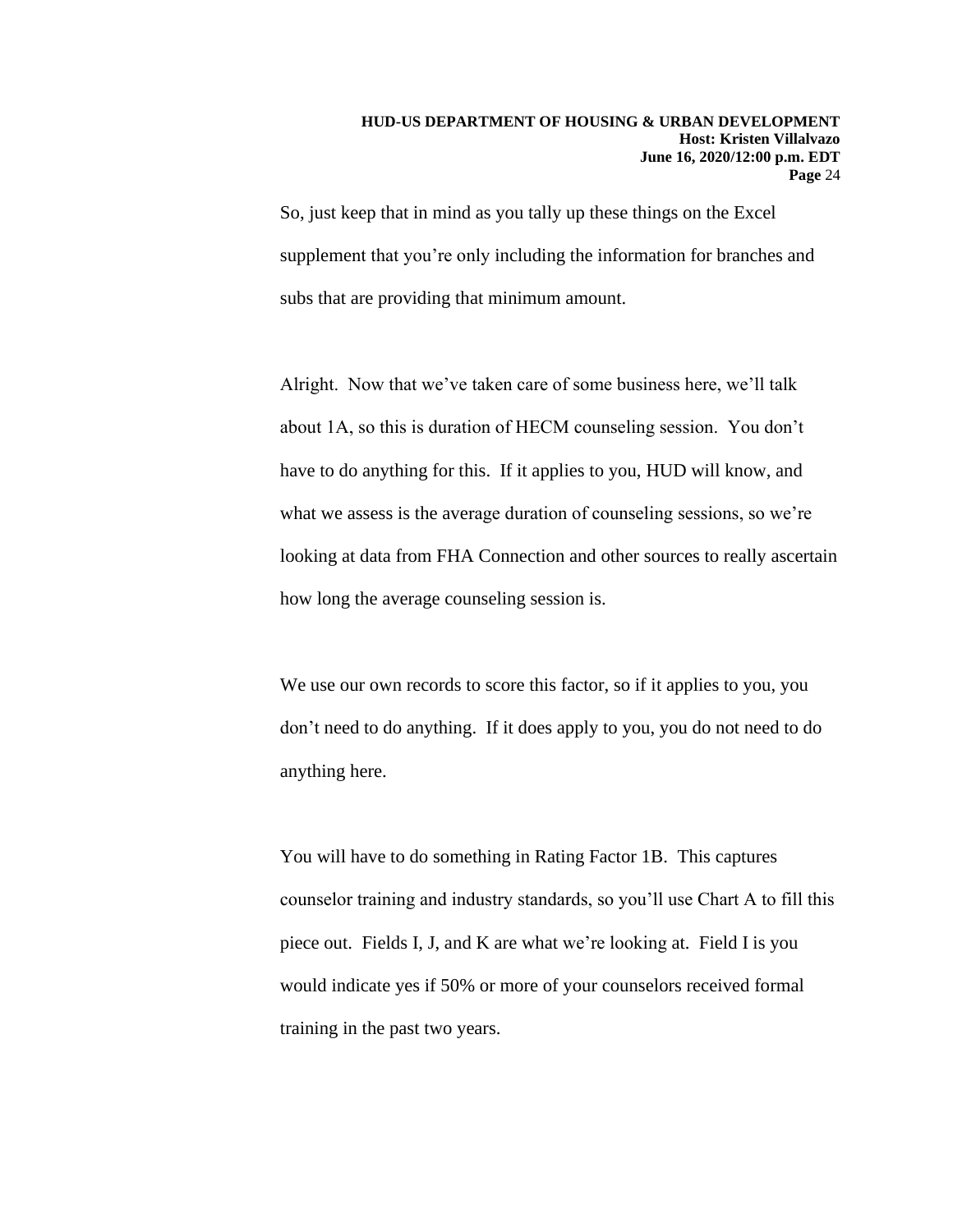Note that this does not include on-the-job training. When we say formal training, we're talking about things usually provided by, for instance, our training partners, NeighborWorks, and then all the rest of our training grantees and other professional development resources out there, but that's what we're looking at. So, you can tell us whether half or more of your counselors indeed received that type of formal housing counseling training in the past two years in Field I.

Field J is where you indicate whether your agency has any counselors on staff who passed the HUD Counseling Certification exam. This is your opportunity to let us know and an opportunity for some points as well even if just one of your counselors has passed, this is where you would indicate that that's the case.

Last, Field K, this is where you would tell us whether or not your agency has adopted national industry standards for homeownership education and counseling, and again, Field K is where you would indicate whether or not you have done so.

Rather than go through all of this again, this is the same information, a special note just for parent organizations. Specify the information for each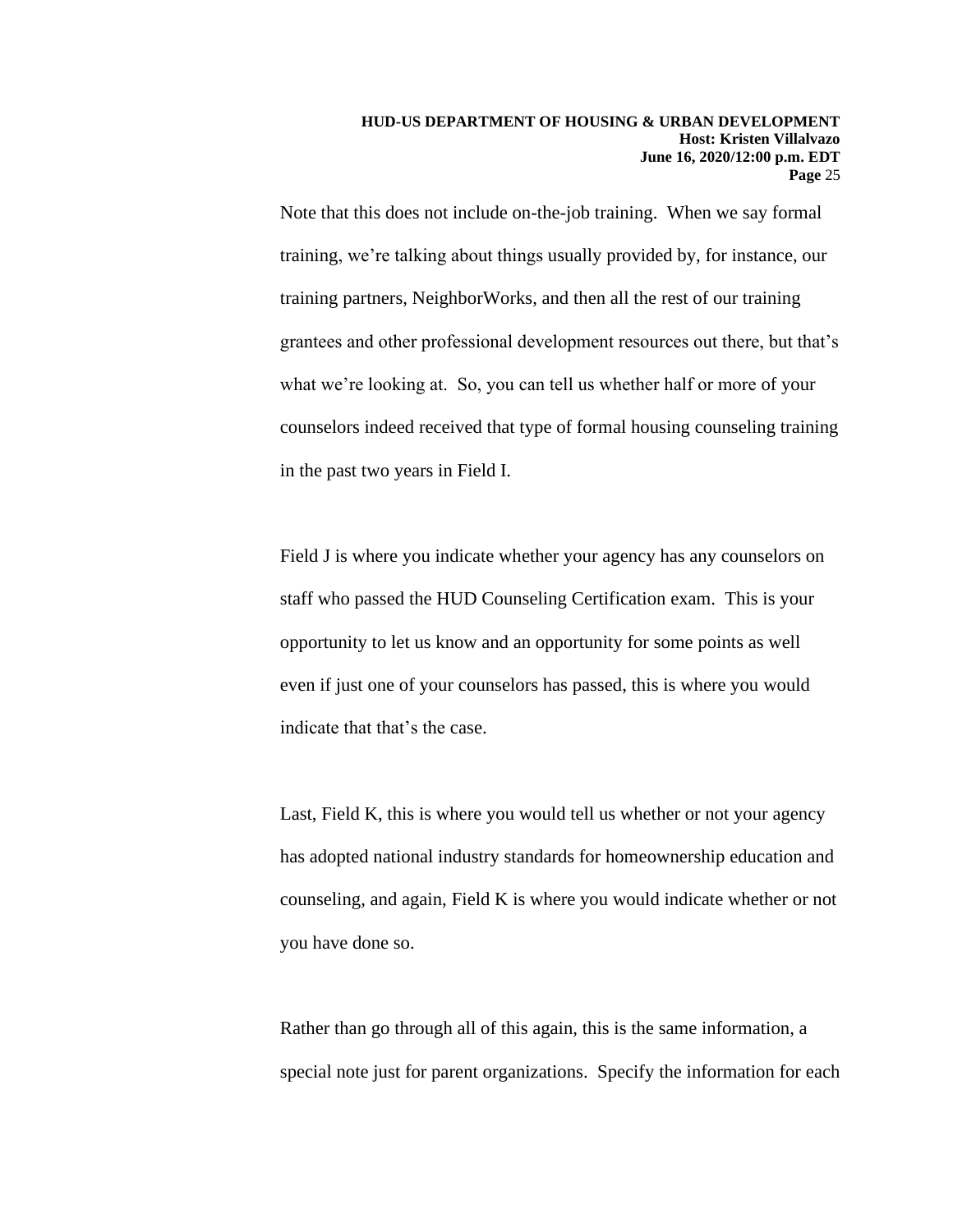of the branches and subs using your supplement, and then make sure you transfer those totals.

Rating Factor 1C, this has to do with performance reviews. Again, nothing is required on your part as the applicant. HUD will use its own records to score this factor, and just to give you a sense of what we are scoring, we are looking at significant findings encountered either during routine oversights, performance reviews, anything of the sort just happening upon information. All of those types of findings will be considered when we score this factor.

Finally, Rating Factor 1D has to do with client satisfaction and progress. You will indicate in Fields L, M, and N whether you measure customer satisfaction and progress. How we define that is broken out in L, M, and N.

In L, you would indicate whether you issued client exit surveys. Field M is where you indicate similarly whether you issued follow-up client surveys at the end of the counseling or education sessions. Field N, this is whether you pulled the credit reports as part of post-counseling follow-up, specifically six months or more after counseling was completed.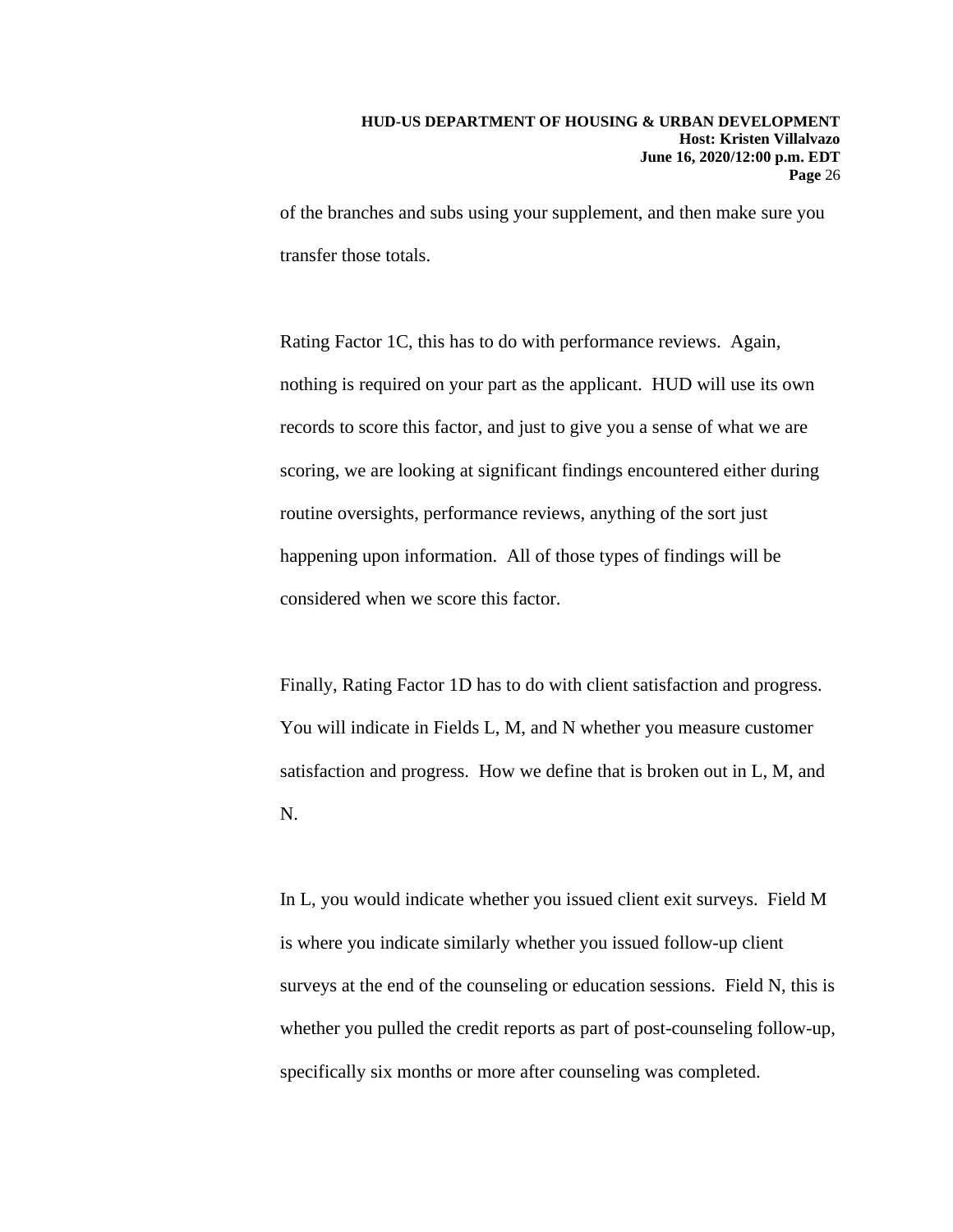That's it for Rating Factor 1. I'll go ahead and hand it over to my colleague, Melissa Noe.

Melissa Thank you, David. Hi, everyone. I'm going to be going over Rating Factor 2 which is the need and NOFA priorities, and in this rating factor, I will evaluate the degree to which the applicant addressed the needs identified and where requested cited the source information and provided brief descriptions of activities proposed to address the needs. This rating factor, Rating Factor 2 is worth a total of 15 points.

> On Rating Factor 2A, HUD will use agency reported data to determine the extent that an applicant serves rural clients as defined by USDA. You do not need to do anything for 2A. We'll be handling that one ourselves, but in Rating Factor 2B, this covers Chart C which I'll start with Field A.

> So, everything in 2B, you're going to be looking at Chart C for LHCAs or for parents. In Field A, applicants must use their service area and the latest state or local consolidated plan analysis of impediments or assessment of fair housing. If the applicant is an intermediary, a state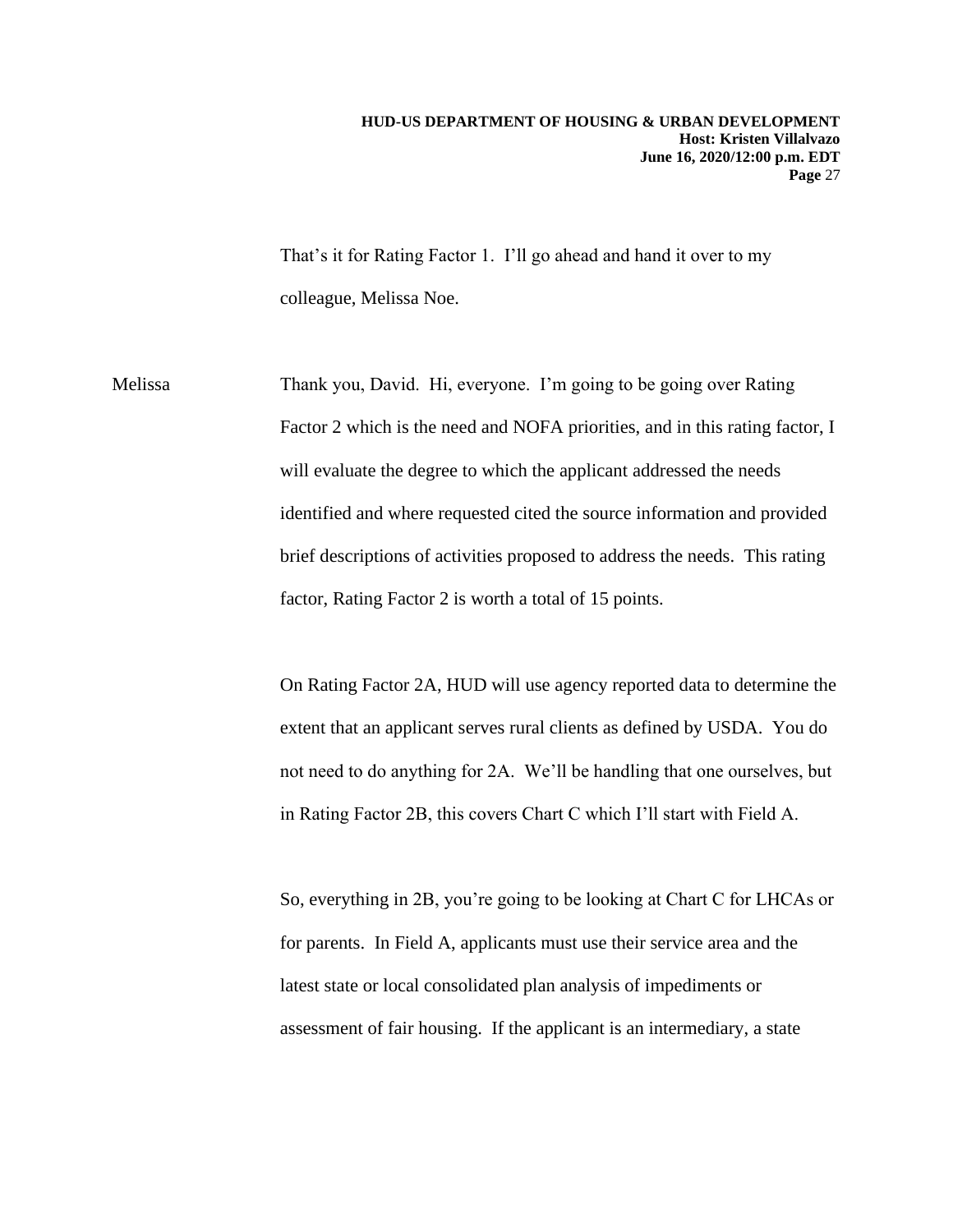housing finance agency, or a multistate organization, the applicant should cite no more than three jurisdictions served by this network.

Sorry, and I forgot to mention that 2B is focused on identifying impediments to fair housing. We will be looking to make sure that agencies use their grant funds on things that focus on fair housing.

So, in Chart C, Field B, we're looking at fair housing issues. What you'll do is using the check boxes and the Other box, if necessary on the chart, you'll indicate any fair housing issues and contributing factors from the service area that you identified in Field A.

Then, in Field C, the applicant should provide a brief description of an activity that addresses one of the proposed goals in the analysis of impediments or the assessment of fair housing listed in Field A and how you will measure the outcomes related to that activity.

In Field D, applicants must describe how they will train their staff on fair housing issues identified in Field C. So, Field B was the field where you'll actually check some boxes, or you'll describe fair housing issues that you guys experienced with the Other box.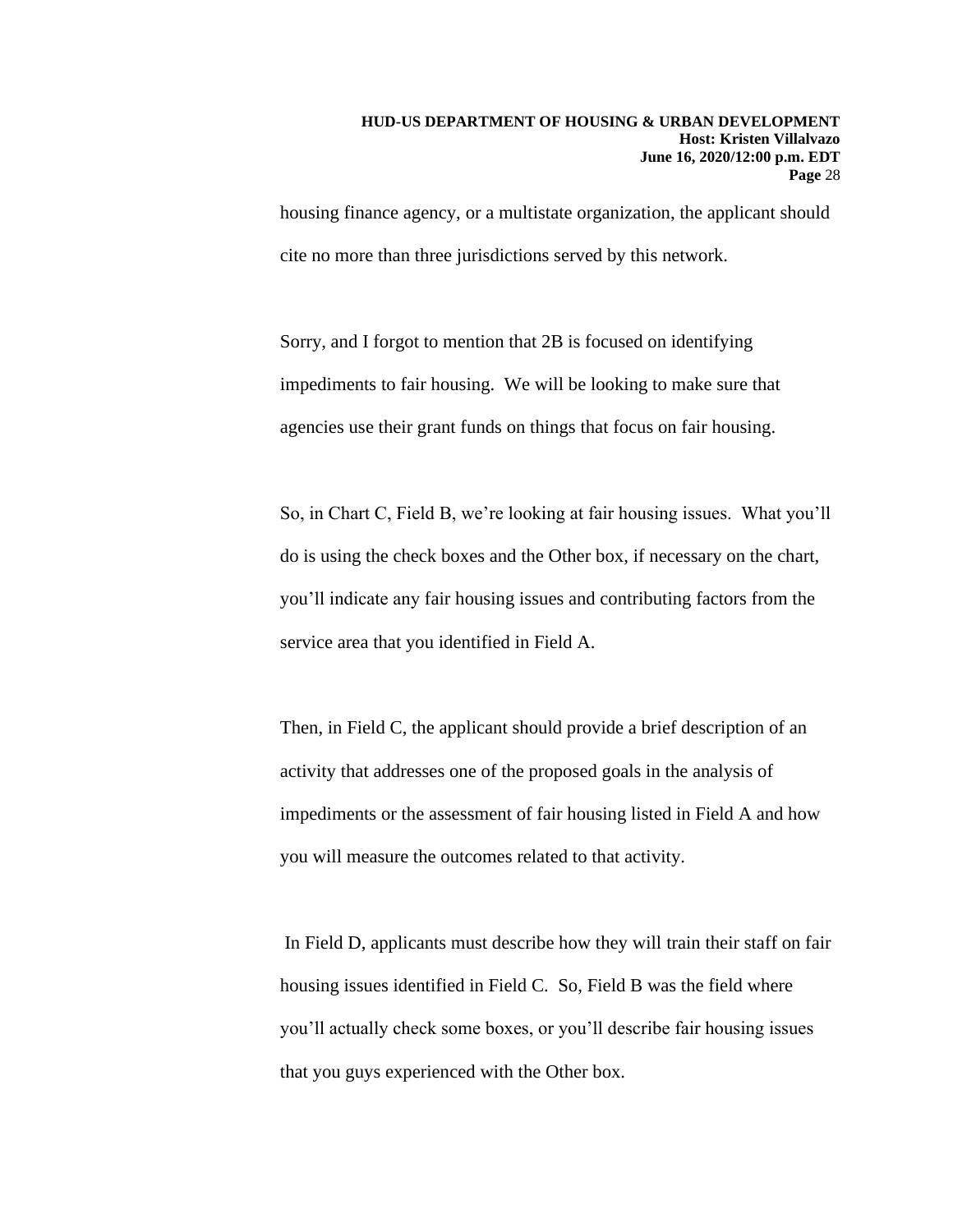Again, you'll describe how you'll train your staff in Field C on what you've identified in Field B. This could includes trainings on Civil Rights laws, methods of providing clients with information about their rights, and mechanism for referring to potential fair housing violations to HUD to state or local fair housing agencies, or to private fair housing groups.

In Field E, switching gears a little bit, applicants must describe how access to programs and activities will be readily accessible to and usable by persons with disabilities. Applicants must also describe what appropriate steps will be taken to ensure effective communication with persons with disabilities.

Then, in Field F, applicants must describe how they will take reasonable steps to ensure person with limited English proficiency have meaningful access to the housing counseling program and its activities.

Finally, in Field F, applicants must describe how they provide mobility counseling and what information they will provide to clients that will enhance their housing choice outside of areas of minority and poverty concentration.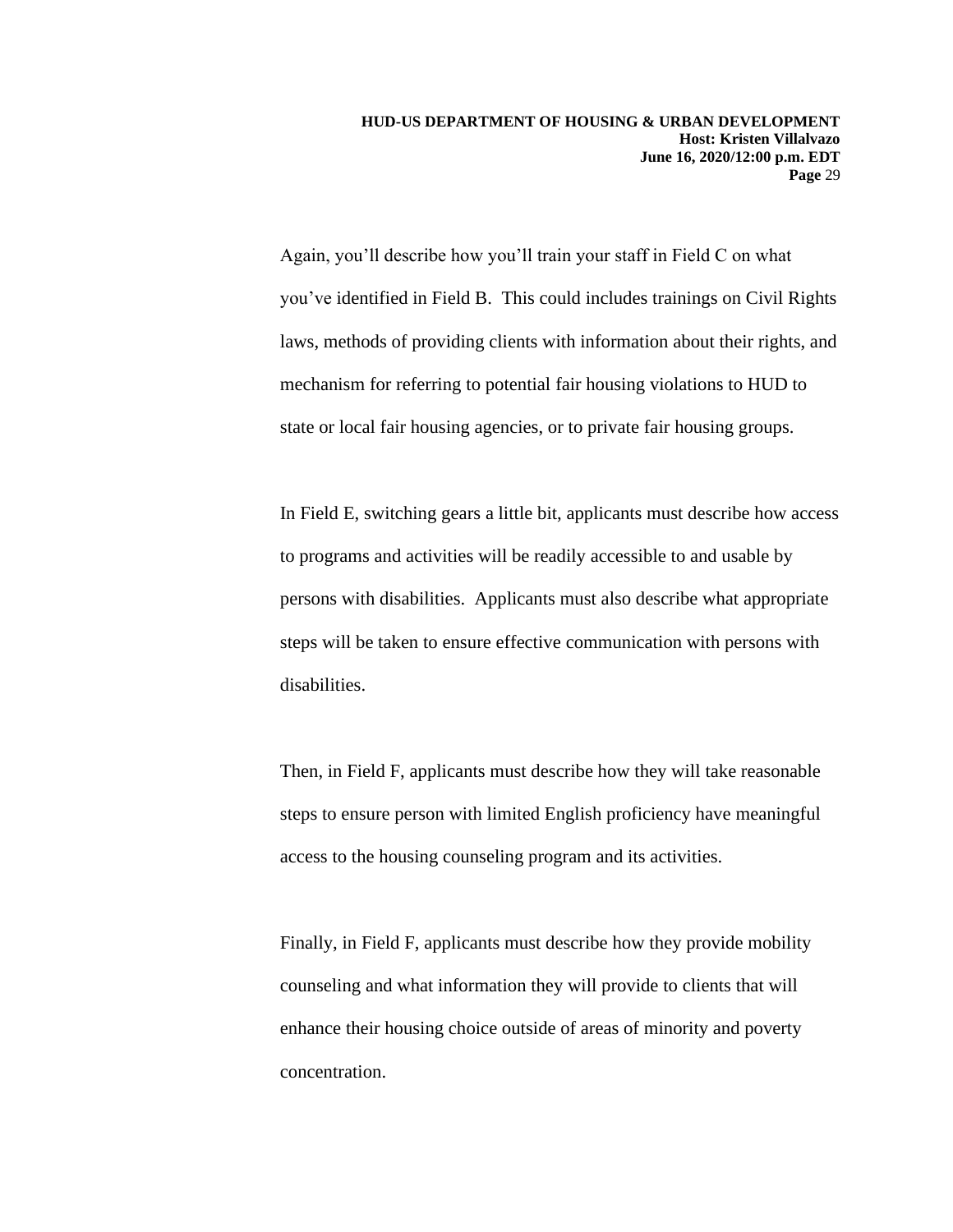Then finally for this rating factor is Field G on the chart. Applicants must describe how they inform clients about the hazards of lead-based paint in homes.

Again, this rating factor goes pretty quick. Everything that you need to do for this rating factor is located on Chart C of the 9906 chart, and you'll have prompts there of what to write about, and you'll also please note that there are character limits, so just make sure that you are aware of that when you're writing your prompts because there will be a point where you won't be able to enter anymore information.

Now, I'm going to pass it off to Tracie Oaks-Ross who is going to talk about Rating Factor 3.

Tracie Thanks, Melissa. We can go to the next slide. Can you guys hear me?

Mellissa Yes.

Tracie This is Rating Factor 3, and here we'll be taking a look at the impact of your services and your expenses. We'll also be evaluating the types of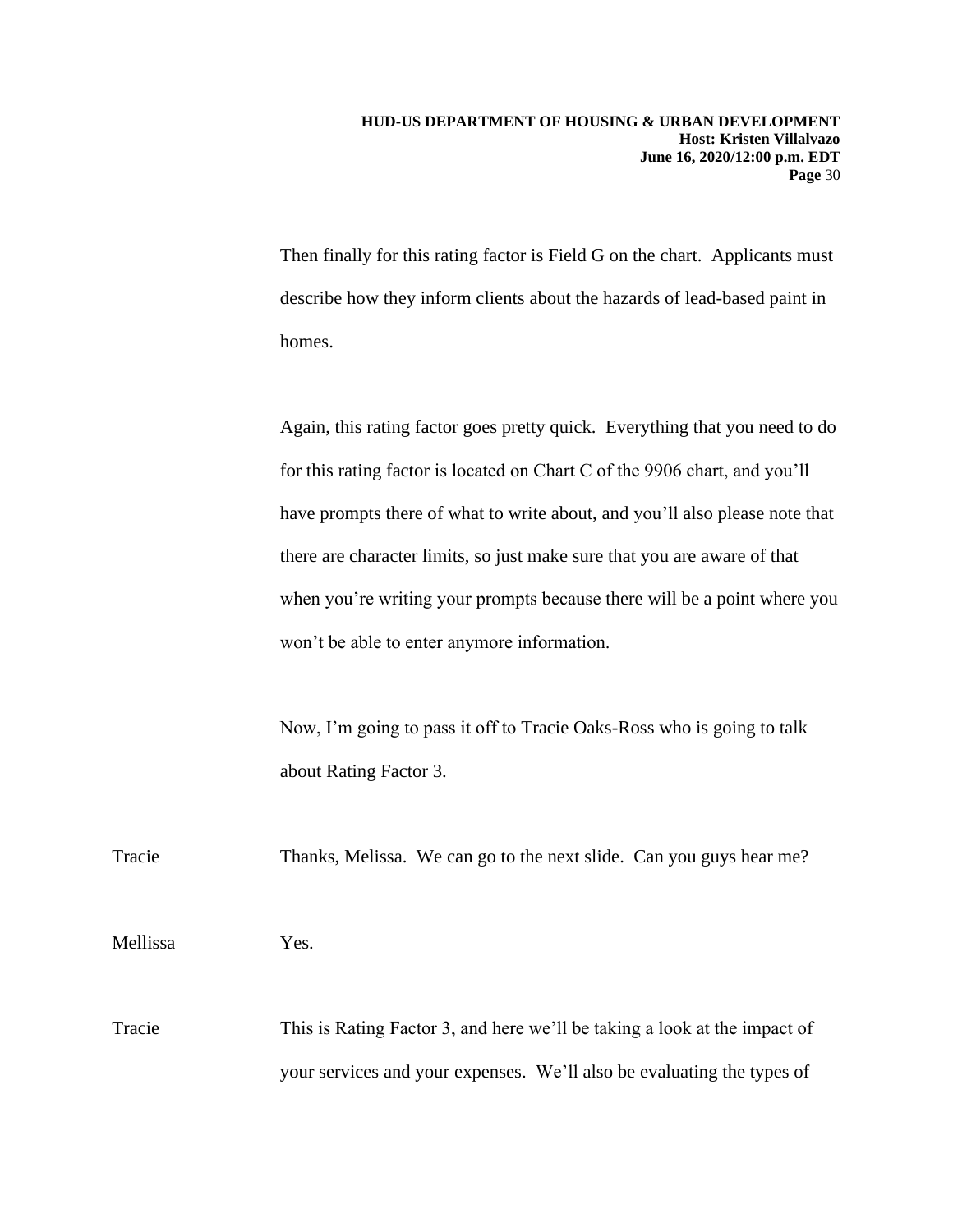counseling and education services that you provide. We'll look at the modes of delivery and any oversight that you conduct for your agency.

Also, for parent organizations, we'll also evaluate, in addition to the oversight, we'll take a look at the sub-allocations of the grant awarded to your network.

So, for the first subfactor under Rating Factor 3 which is subfactor A, we'll evaluate the total number of clients that you served as reported on the 9902 that we already have on record. However, if you are newly approved and received an approval after September 30, 2019, you must prepare and submit a 9902 with your application for the 2019 fiscal year.

So, this is really important to note. We want to make sure that we really send this point home. If you are newly approved, and you do not provide the 9902 for fiscal year 2019 as part of your application, you will not receive any points for this subfactor. It will also have a negative impact on the scoring of other rating factors in the NOFA, so just make sure that you submit it as part of your application if you're newly approved.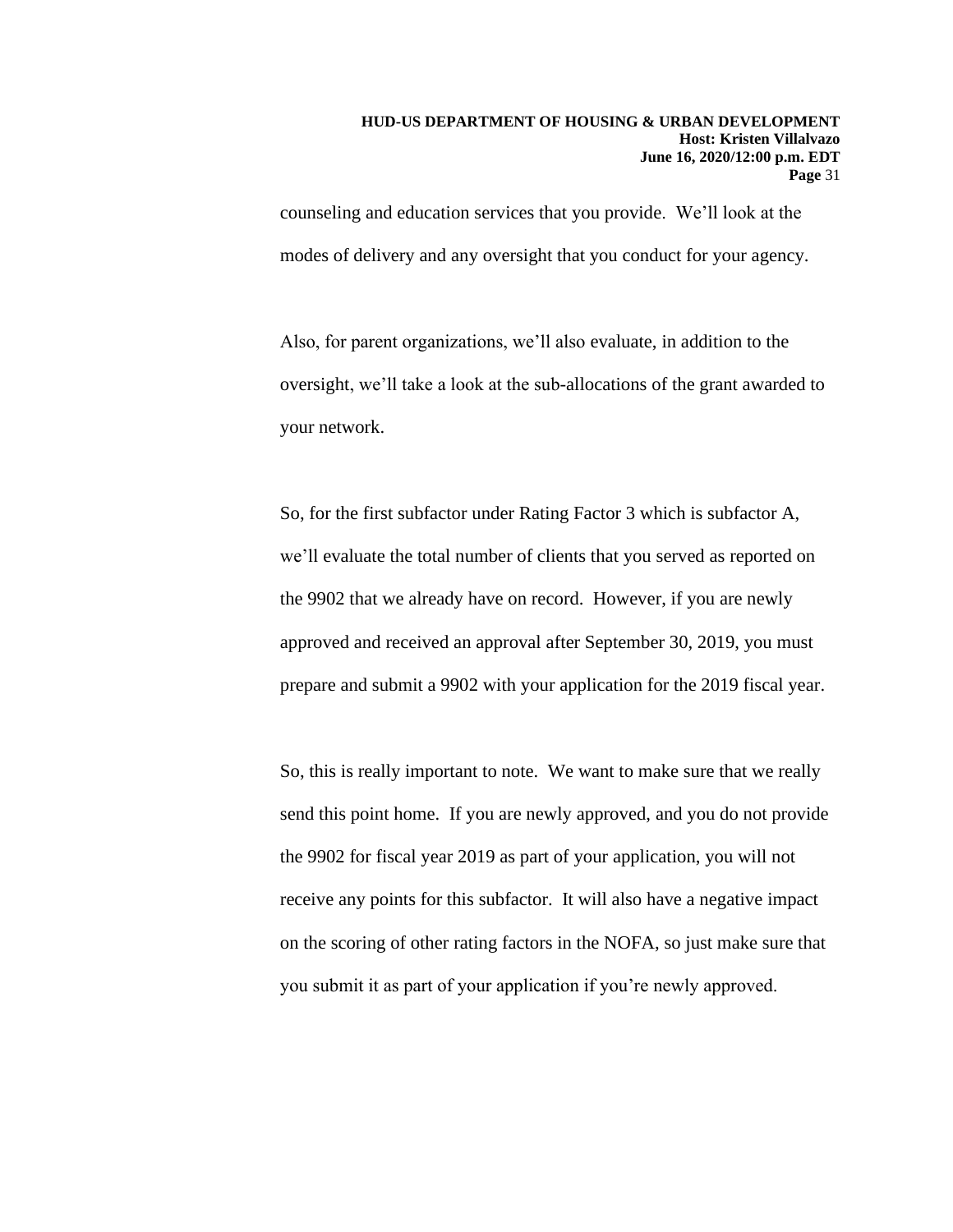Next slide. Subfactors B, C, and D will be evaluating your agency's expenses. So, for Subfactor B, it's cost per client. This takes a look at the actual expenses for your agency's program and the clients served. In doing so, you will need to provide your total housing counseling program expenses which should include both your indirect and your direct costs for October 1, 2018 through September 30, 2019.

For Chart A, Field R, when we say your total fiscal year 2019 housing counseling program expenses, again, that includes your salaries, that includes your fringe benefits, other direct costs, and indirect costs. Again, these are your total program expenses for the fiscal year. Again, I want to reiterate that this both your direct costs and your indirect costs for your housing counseling program.

If your agency became HUD approved during or midway through the fiscal year, the total program expenses that you provide in Chart A, Field R must reflect the entire fiscal year, so not just the period of time in which your agency was HUD approved. Again, we want to reemphasize that if you do not provide this information in your application, you will not receive any points for this subfactor. It will also impact the scoring of subsequent subfactors for Rating Factor 3.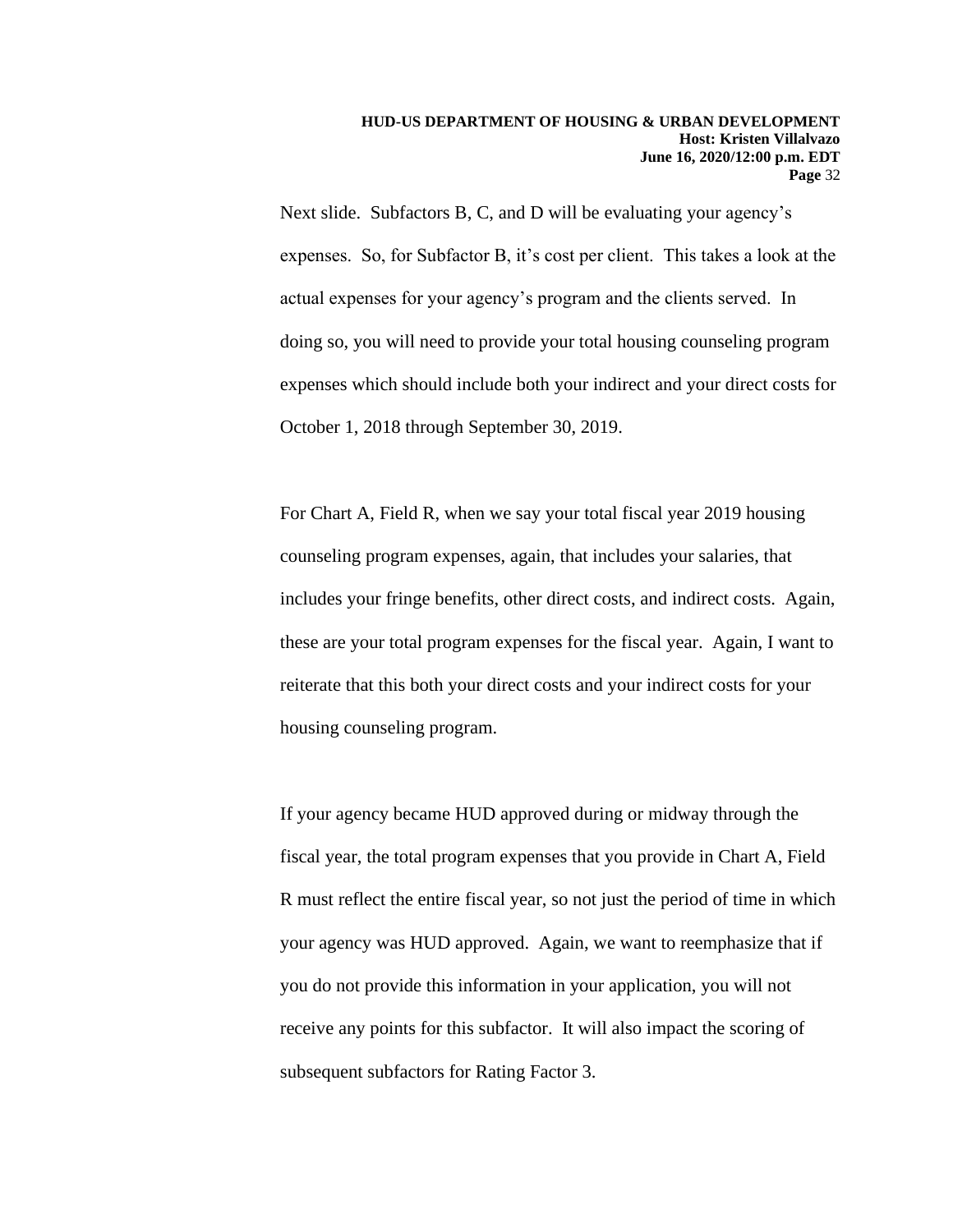Next slide. Subfactor C also evaluates your agency's expenses, but only those funds expended on salary and fringe benefits for employees that provide direct housing counseling and education services for the fiscal year. So, again, this is only for salary and fringe benefits. You're going to enter that information in Chart A, Field S.

Next slide. When you are completing Fields R and S in Rating Factor 3, if the amount of your total program expenses that you enter in Field R is less than the amount of the salaries and fringe that you enter in Field S, you will see an error message pop up. This is a really a value check and a reminder to ensure that you're entering the correct amounts in the right fields.

So, if this message pops up, click OK. We'd like for you to go back and make sure you're following the instructions on the form and that you've entered the correct amount in Field R and Field S. Again, these fields are not auto populated, so we want to make sure that you have an opportunity to go back, check your expenses, and make sure that they're accurate for your program when you're completing this part of the form.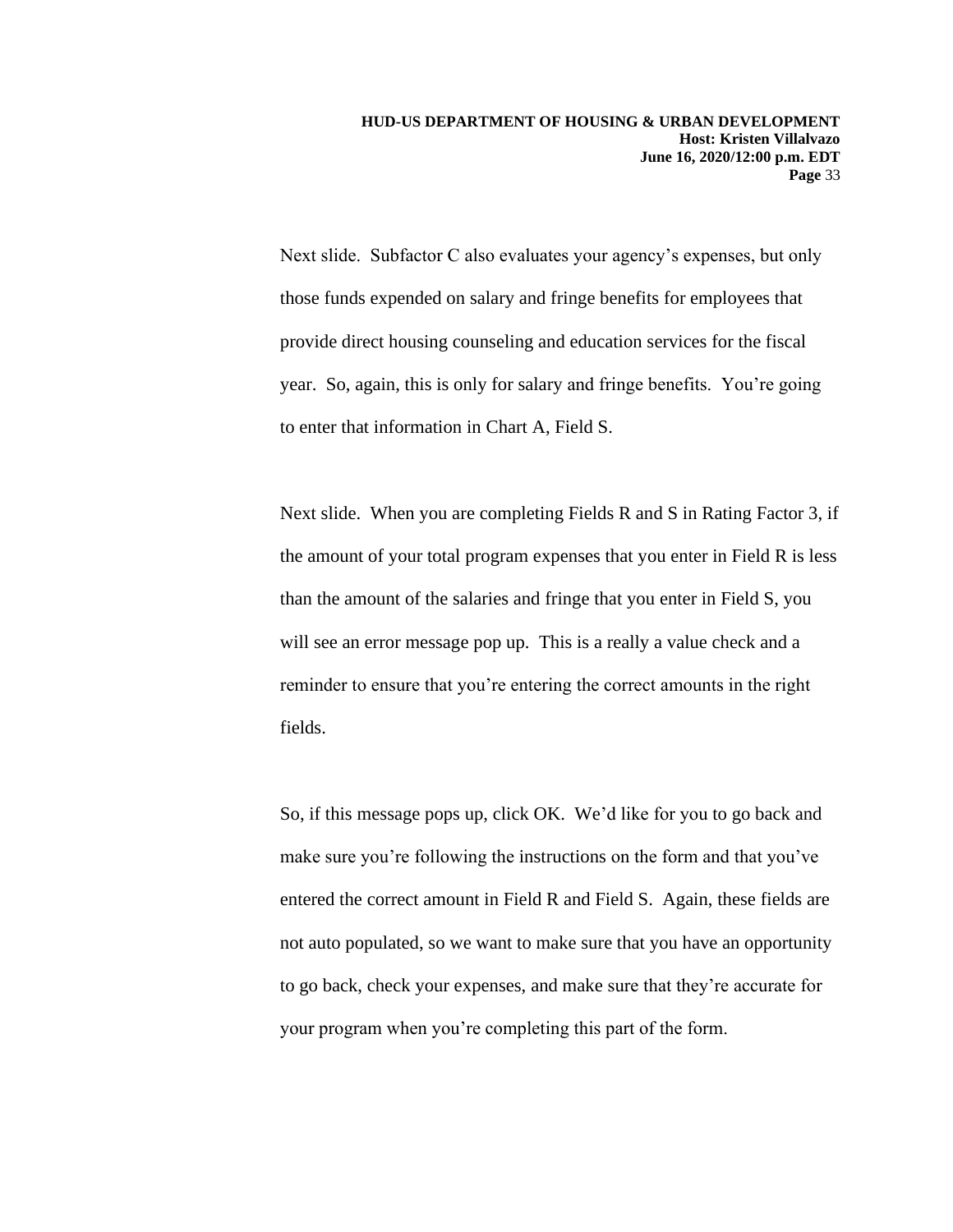For Subfactor D, we'll calculate the ratio of your previous HUD grants, your total housing counseling program expenses, so again, this is one of those subfactors that I mentioned a moment ago that it's important that you provide your expense information because it will impact not just other subfactors, but this subfactor as well. So, again, we need you to provide your total housing counseling program expenses in order for us to rate you under this subfactor in Rating Factor 3.

Next slide. Subfactor E, Allocations to Subgrantees. This is specific to parent organizations, and this is a two-step process. In completing this subfactor, you will start by filling in Column P of the Chart A2 supplement in Excel, and here is a screen shot of Column P where you will enter in that sub allocation information.

On the example on the screen, the agency has listed its subgrantees and branches and the percentage of the grant award sub allocated to each. As you can see on the example here, it totals 19% of the total grant award.

Next slide. Now, once you've completed the Chart A2 supplement in Excel, the second step is going to be to transfer the total percentage from the Excel form to the PDF form. So, Field P2 on the PDF is where you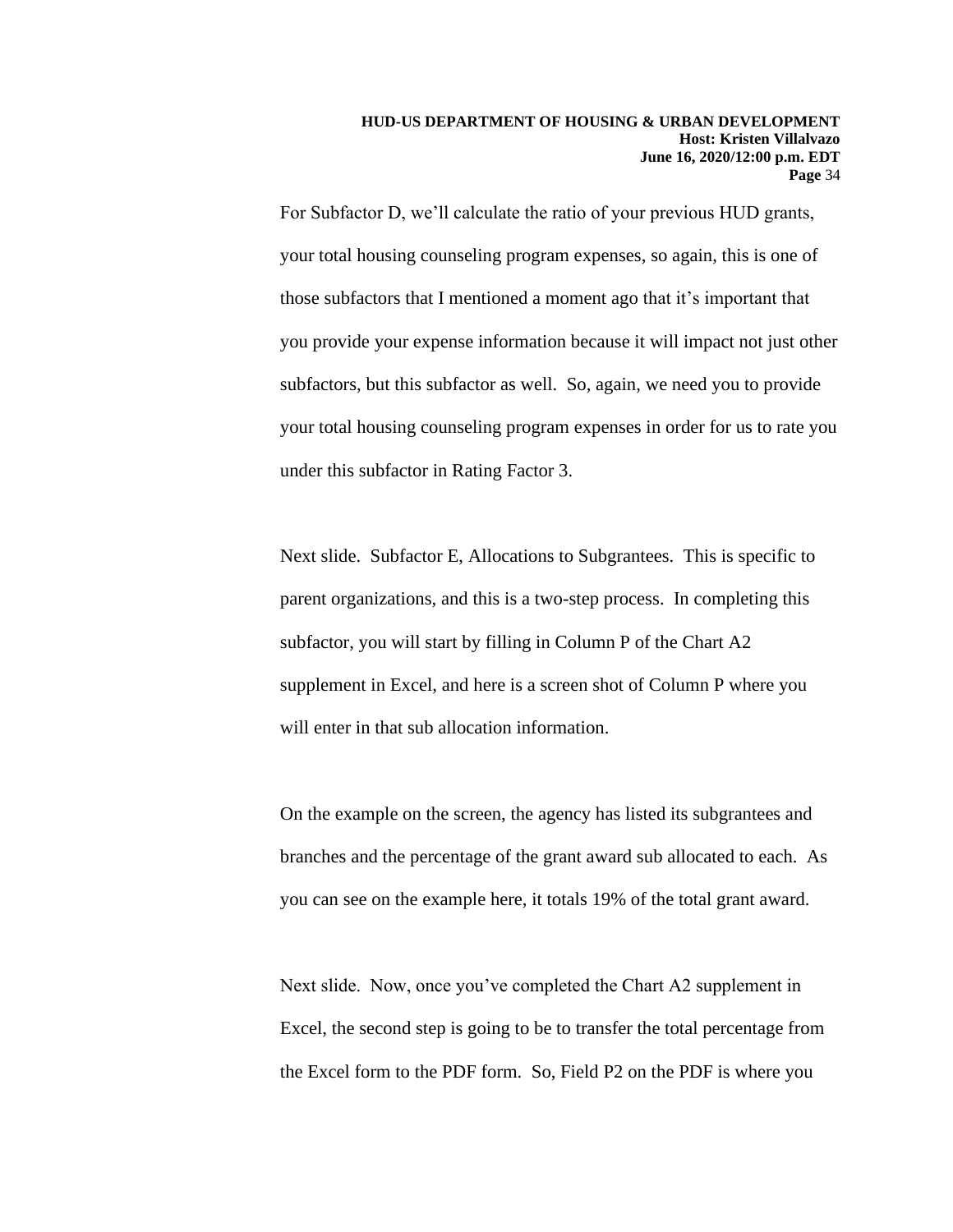will input the percentage of the award you intend to sub allocate to your subgrantees. You will also need to complete Field P1 which is the percent of the award you intend to allocate to yourself as the parent, and these two fields, Field P1 and P2, should equal 100% of your award.

Subfactor 3F will evaluate the types of housing counseling and education services that you provide during the fiscal year. You do not need to provide any information for this subfactor. We will be using the 9902 data that we have on record, but again, as I mentioned earlier in the presentation, the exception to this is if you're newly approved after September 30, 2019, you must prepare and submit a 9902 with our application for the entire fiscal year. Again, these instructions are outlined in the NOFA as well.

Next slide. Rating Factor 3G, this is where you will indicate the modes of service delivery such as in-person counseling, telephone, internet, or in multiple languages. For LHCAs, you will use the Chart A1, and you will mark an X for the modes that apply to your agency, again, in Fields T through W. For parent organizations, this is a two-step process as well.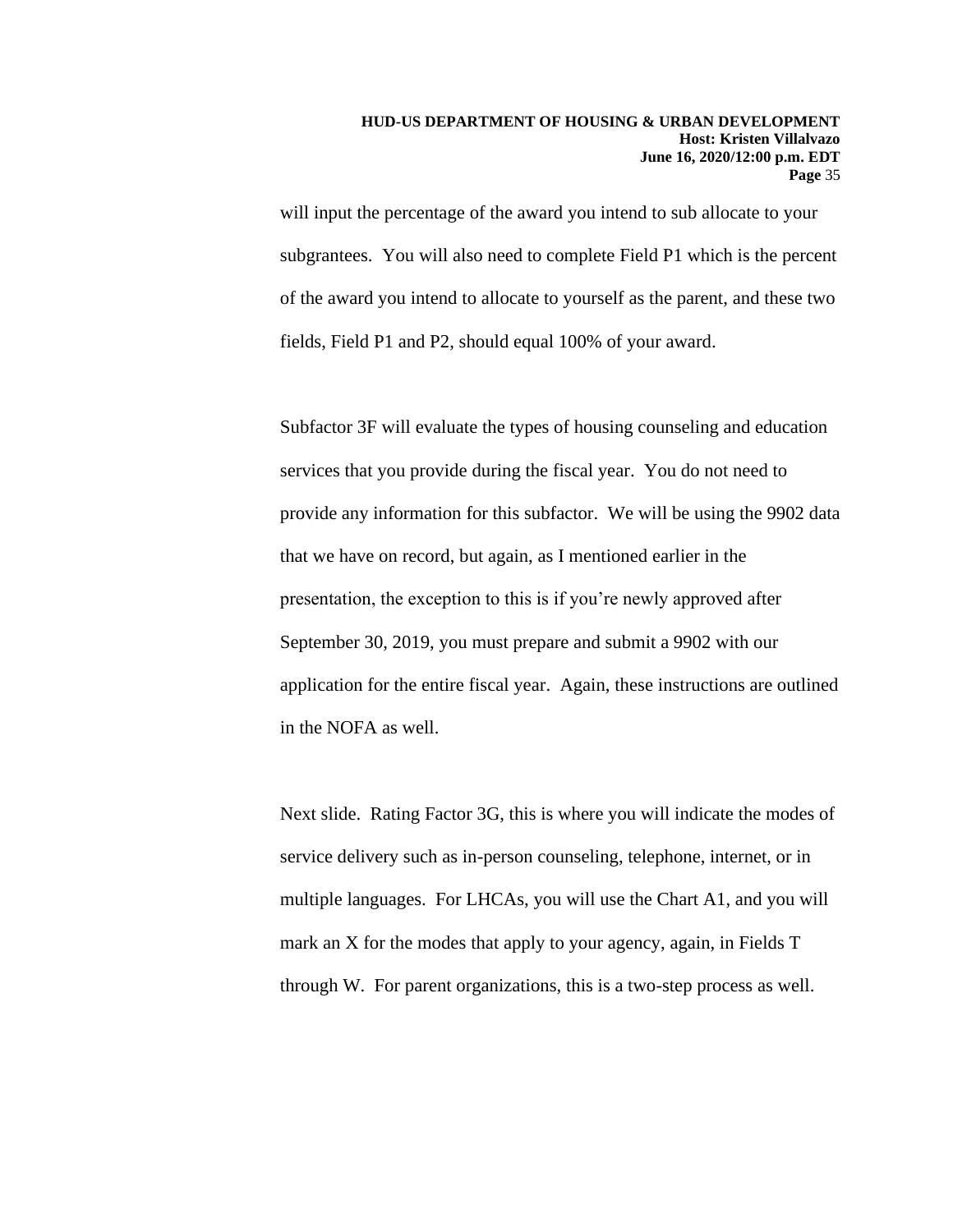Next slide. You will start by first completing the Chart A2 supplement in Excel for Columns T through W for each of your branches and subgrantees. You'll see at the end of each column, it will total the number of Xs that you marked in the chart.

The second step to this is going to be to transfer those totals from the Excel form to the PDF form of the Chart A2 in Fields T through W. Again, for parent organizations, you must complete the Excel form first, and then we want you to transfer those totals onto the PDF form.

Next slide. The last subfactor in Rating Factor 3 is oversight, and this is where applicants will indicate their oversight and quality control activities. For locals, you will complete the Chart D1 [ph] and mark an X for the oversight activities being performed by your agency.

For parent organizations, there are two separate parts to the Chart D2. So, the first part is where parents will provide the number of 9910 performance reviews that will be conducted up to a total of five performance reviews during the fiscal year. This is a dropdown box. Again, it will allow you to select anywhere from one to five performance reviews.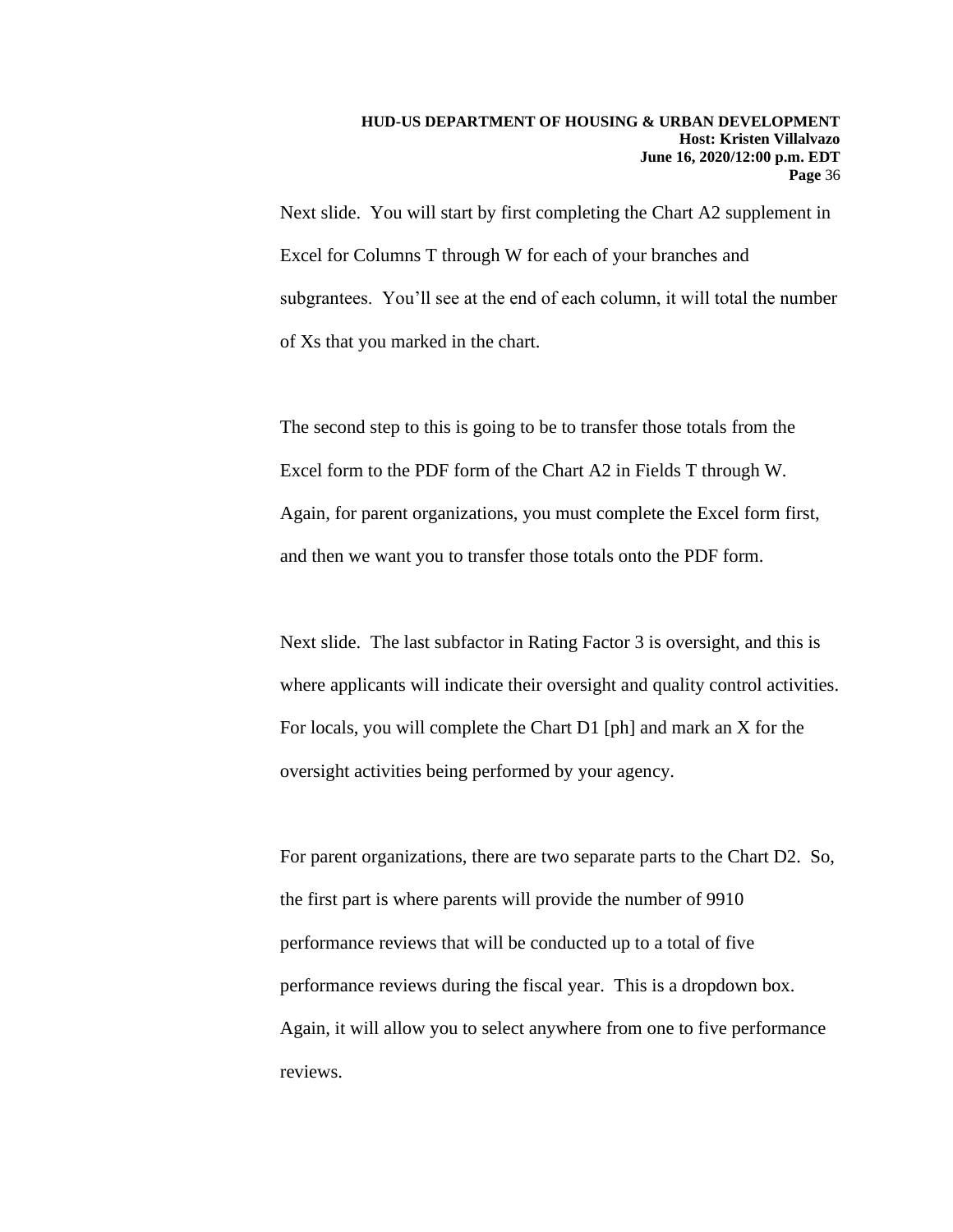The second part of the form is where parents will enter the number of subgrantees and branches for which oversight and quality control activities will be performed during the performance period.

Next slide. Again, for Part 1, parents, you are capped at five. So, again, the dropdown box will allow you to choose between one and five 9910 performance reviews, and for Part 2 which is Items 2A through 2C of the Chart D2, you can enter a number up to the total of subgrantees and branches in your application.

So, when you're completing this Chart D2, just make sure you're paying attention to the instructions. These are two separate parts of the form. Again, Part 1 has to do with our 9910 performance reviews, you're capped at five, and Part 2 is oversight and quality control activities.

Next slide. This is a certification statement. It's at the bottom of the Chart D form. Again, D1 for locals and D2 for parents. This certifies that the information you provided in the 9906 form is accurate. Both parents and local organizations are required to check the certification box at the bottom of this form.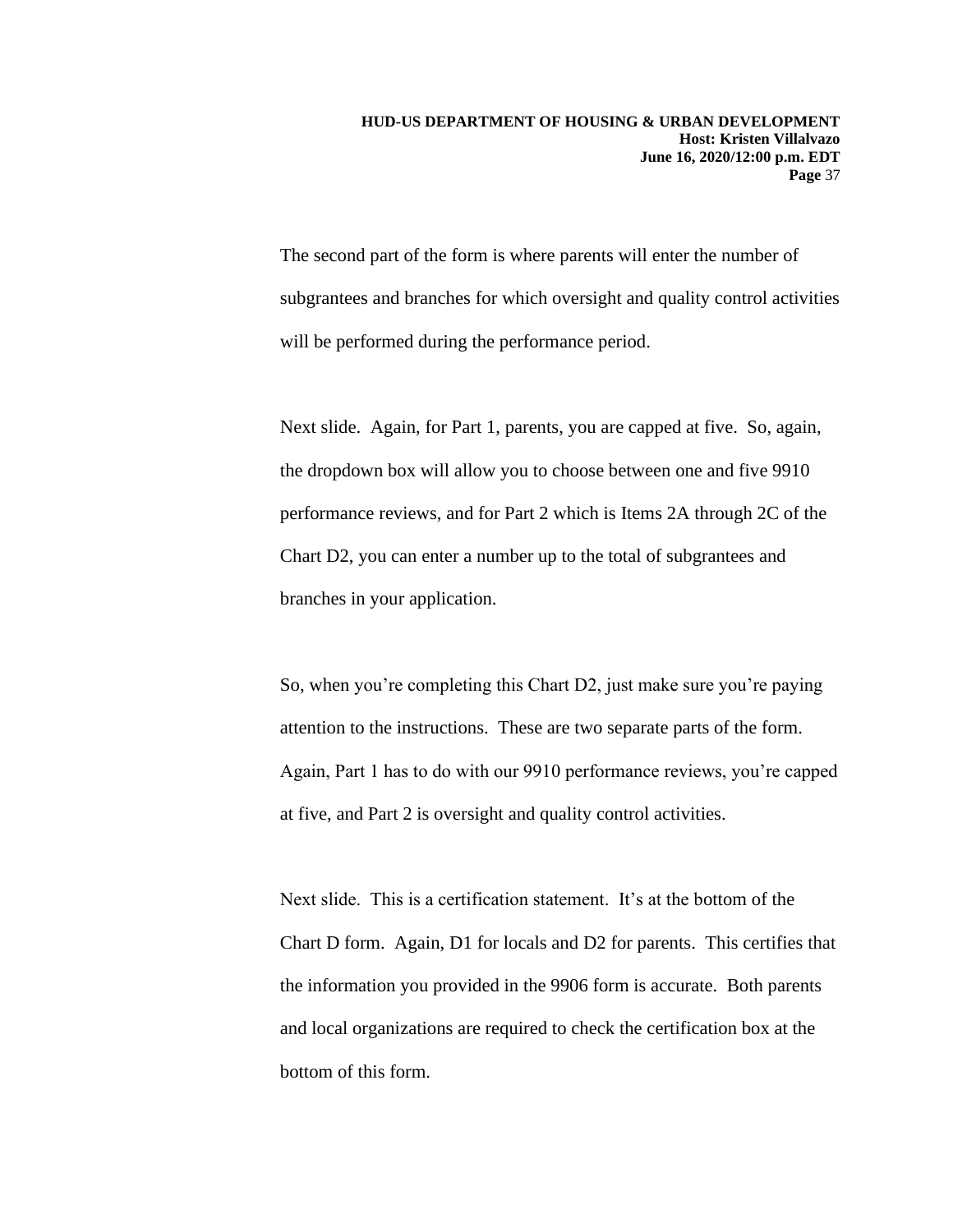That concludes Rating Factor 3. Next, Joel will provide you an overview of Rating Factor 4.

Joel Great. Thank you very much, Tracie. Rating Factor 4 is going to cover your leveraged resources. HUD funds are not intended to be the only source via which your agency is funded. It would be very sad if one year you did not receive HUD funding, and then your agency had to close down leaving all the clients in the lurch. So, we want to make sure that there's adequate financial resources, and we award points accordingly.

> Next slide. There's different types of leveraged funds you could have. You could have direct financial assistance like grans, you could be obtaining program income, and additionally maybe you have some volunteers that are giving you goods or services that help your operations known as in-kind contributions.

We do want to note that there's a restriction that leveraged funds cannot be federal funds, and that's either directly from the federal government, or as is often the case, passed through via state and local governments. So,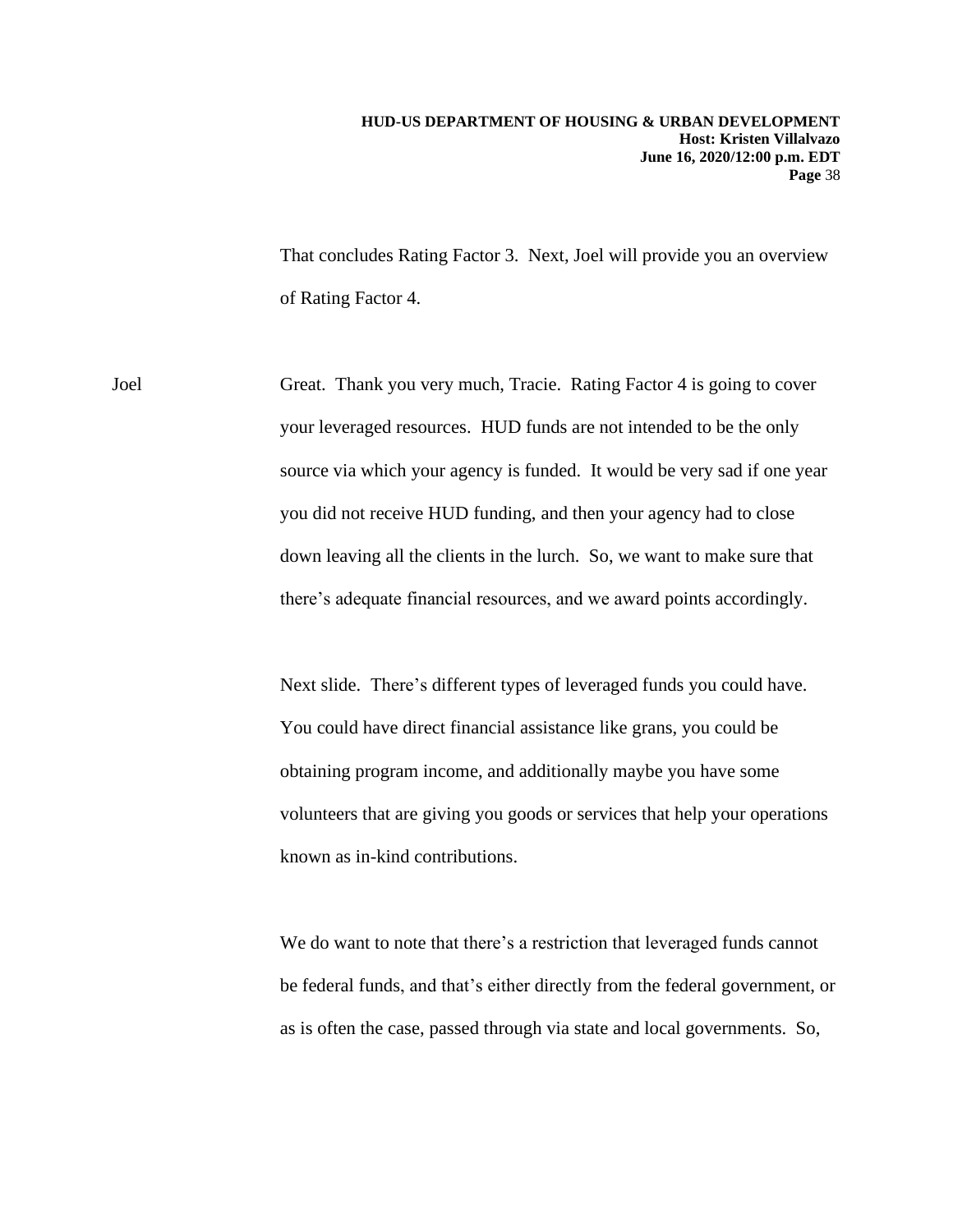some of the acronyms that you might be familiar with and are explicitly verboten would be the ones listed here like HHS, CDBG, etc.

We do want to note that federal funds that get passed through, sometimes the state or local government that's passing them through will change the name. So, it might not be readily apparent. Those are home funds are CDBG funds. That's just one example. There's a grant or program called the Pittsburgh Neighborhood Economic Development. If you received that, it's actually CDBG pass-through. Those are federal funds.

So, do be attentive when you are listing grants and other information that's coming from state and local governments to make sure it's not a federal fund pass-through.

You're going to put this information into Chart B supplement. That's an Excel chart. Eventually, you'll transfer it into the main PDF, the HUD 9906, but for delineating each of the sources of leveraged funds, you're going to go to the Chart B supplement. So, in one of the columns, you'll list the name of the applicant, the parent organization as David referred to MSOs, intermediaries, SHFAs. You'd list the subgrantee with the branch that was receiving it as well, as it was the subgrantee that got the award.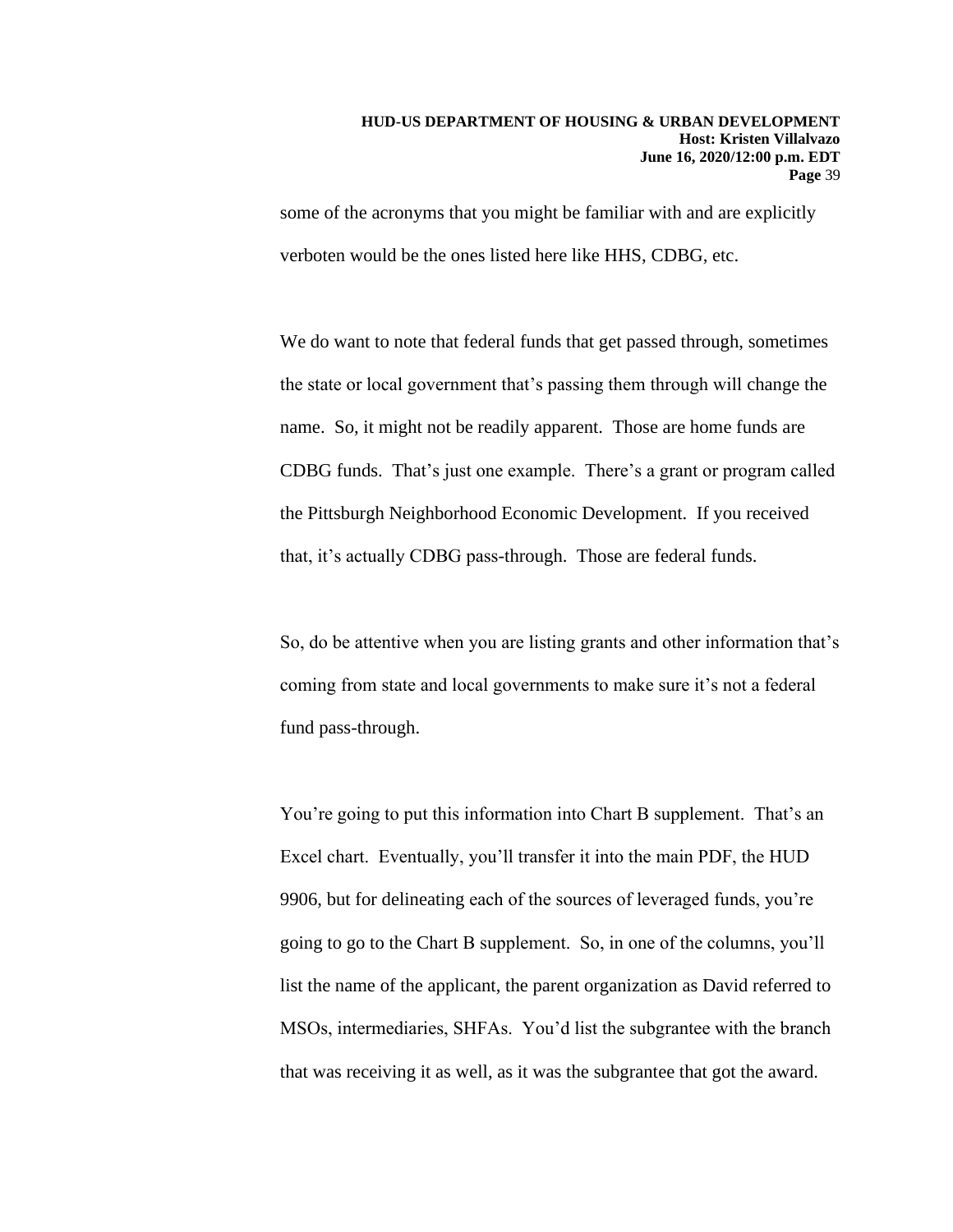Obviously, if it's an LHCA applying as a direct grantee, you just put your own name for all the funds.

You'd want to indicate the organization that's giving you these funding sources and include a point of contact at that organization, contact information such an email or phone number.

It would be disappointing if we had no way of following up with that source of leveraged funds, and then we were not able to give you points for that. It'd be disappointing both for us and for you. So, definitely include the point of contact with some manner of contact information be it a phone number or email address in the event that we want to conduct a follow-up on those leveraged funds.

Indicate the type of contribution. Also the use of funds, and we want to note here that if you're listing in-kind contributions you'll have to describe what that is. If you say John Doe gave you an in-kind contribution, what was it? Was he an accountant, and he did your audit for free? Was he a lawyer? Maybe he reviewed your conflict of interest provisions and procurement manual. So, if it's in-kind, let us know what that in-kind includes.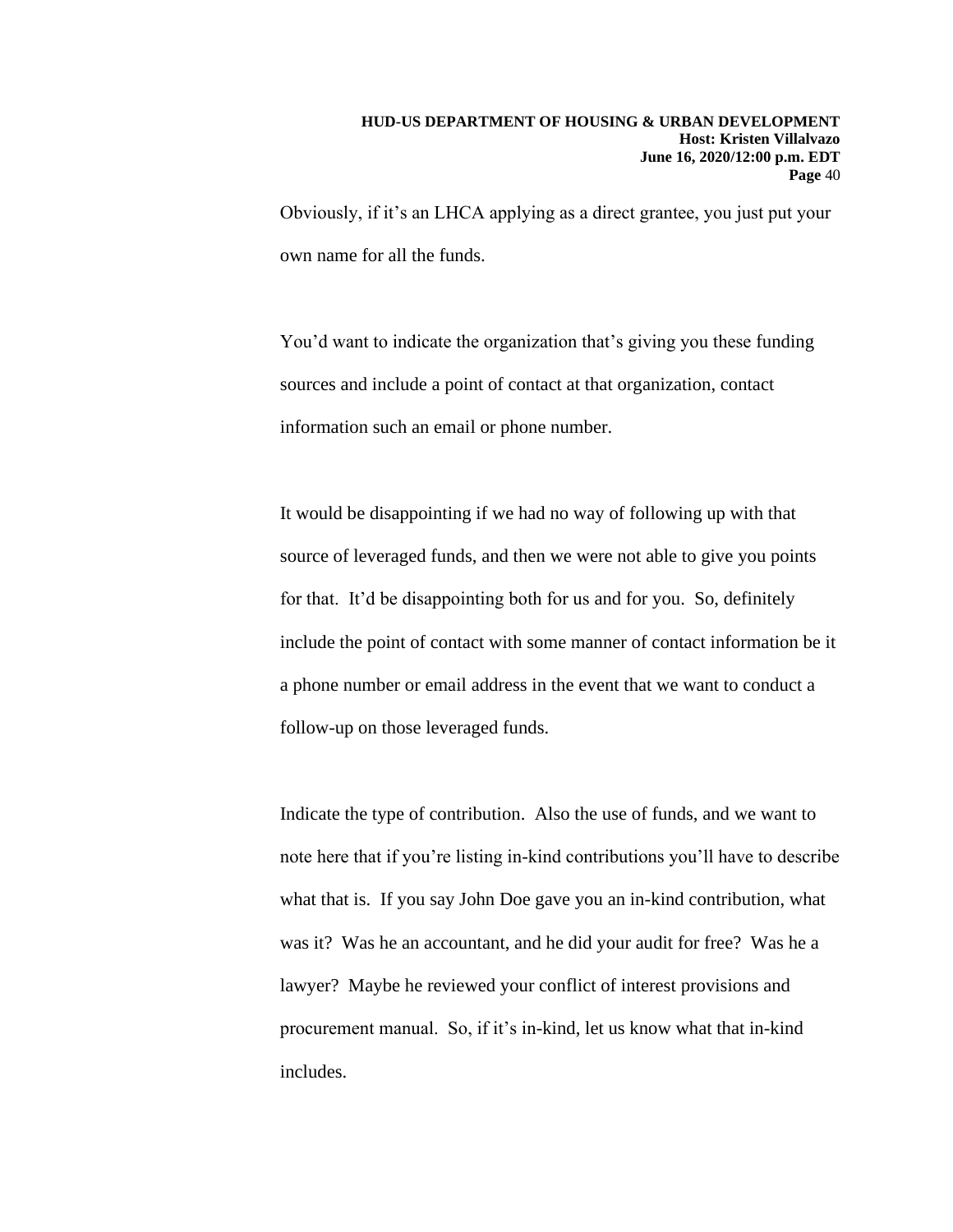Finally, note that the funds to be counted fully need to be fully available within the period of performance. So, if it started sooner or runs later, then you're going to have to prorate that leveraged fund source, and I'll give you an example on the next slide here.

For example, let's say you're awarded funds for calendar year 2019 from January through December. Well, the period of performance for this grant actually doesn't pick up until October, until Q1 of FY '20 in our terms, but October  $1<sup>st</sup>$  to December  $31<sup>st</sup>$ . As you can see, only three months of those twelve months of funding fall during the period of performance.

As such, if you were given leveraged funds in the amount of \$10,000, you'd only be able to count \$2,500. As you can see that's being done pro rata based on one quarter of the time being in the period of performance.

Next slide. So, as with parents that have to complete the Chart A2 supplement, any organization that's applying and has leveraged funds, which we hope is all of you, would have to transfer the final information over from the Chart B supplement. So, you're going to take the total amount of leveraged funds that got tallied up from your itemized listing on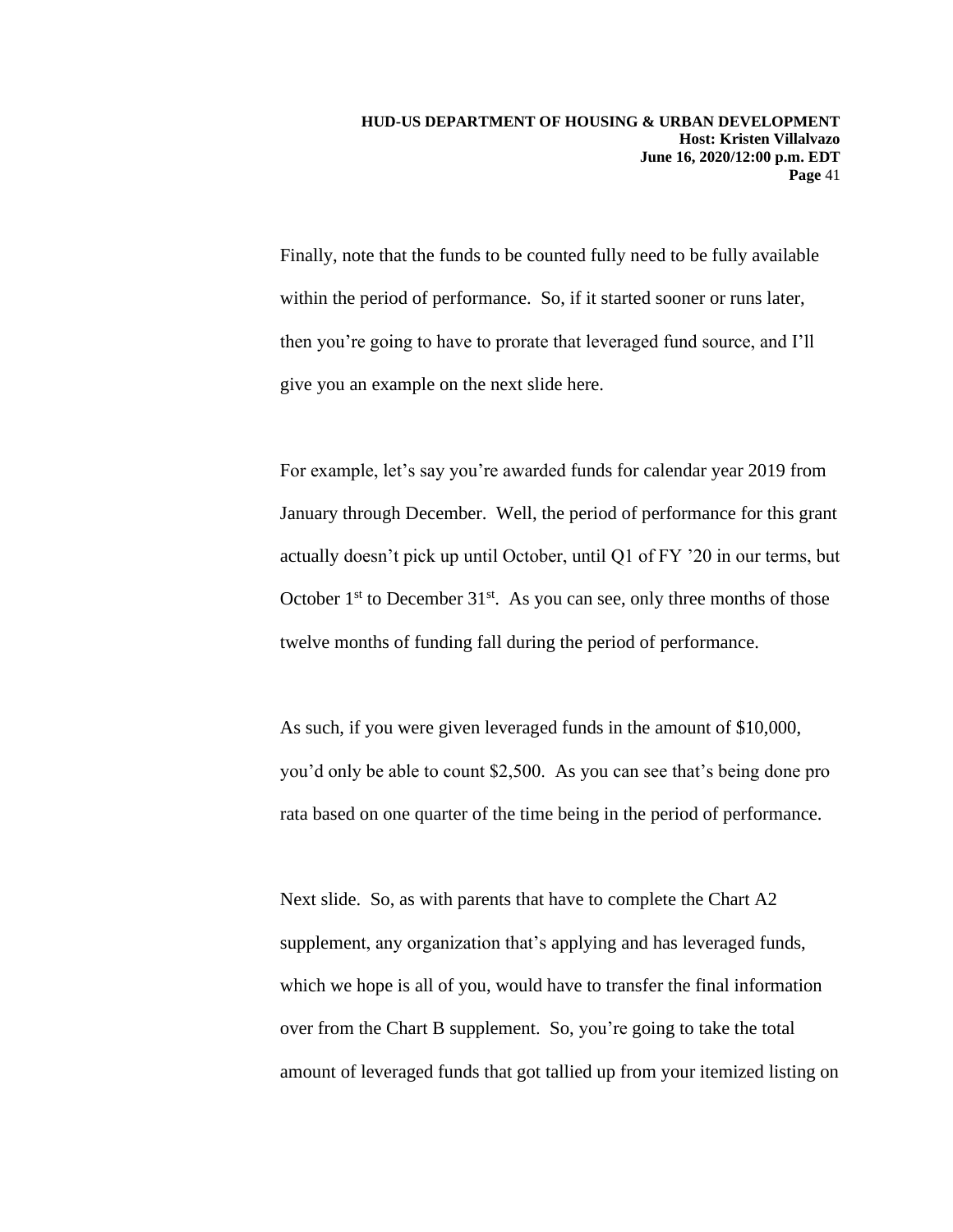the Chart B supplement and put it on the Chart B in the PDF of the main application, the HUD 9906, and there's a little box showing you what it looks like, Total of Leveraged Funds During the Grant Period.

That concludes my section. I'm going to hand it over to my colleague, Kristin, who will go over Rating Factor 5.

Kristin Thanks, Joel. As Joel mentioned, my name is Kristin Ackerman, and I'm going to be covering Rating Factor 5 for you today.

> Next slide, please. Rating Factor 5 is meant to evaluate the applicant's success in meeting performance goals. The great thing about this part of the application is that HUD scores these items based on internal data sources which means fewer questions for the applicants to answer. We know that all of our agencies spend a lot of time working on their 9902 reporting, so we hope that you'll be happy to know that we're using that information as part of the NOFA process.

Next slide, please. Rating Factor 5A focuses on HCS reporting. The evaluation here in this area includes timely HCS profile validation, ontime 9902 report submission, and then the use of CMS for 9902 reporting.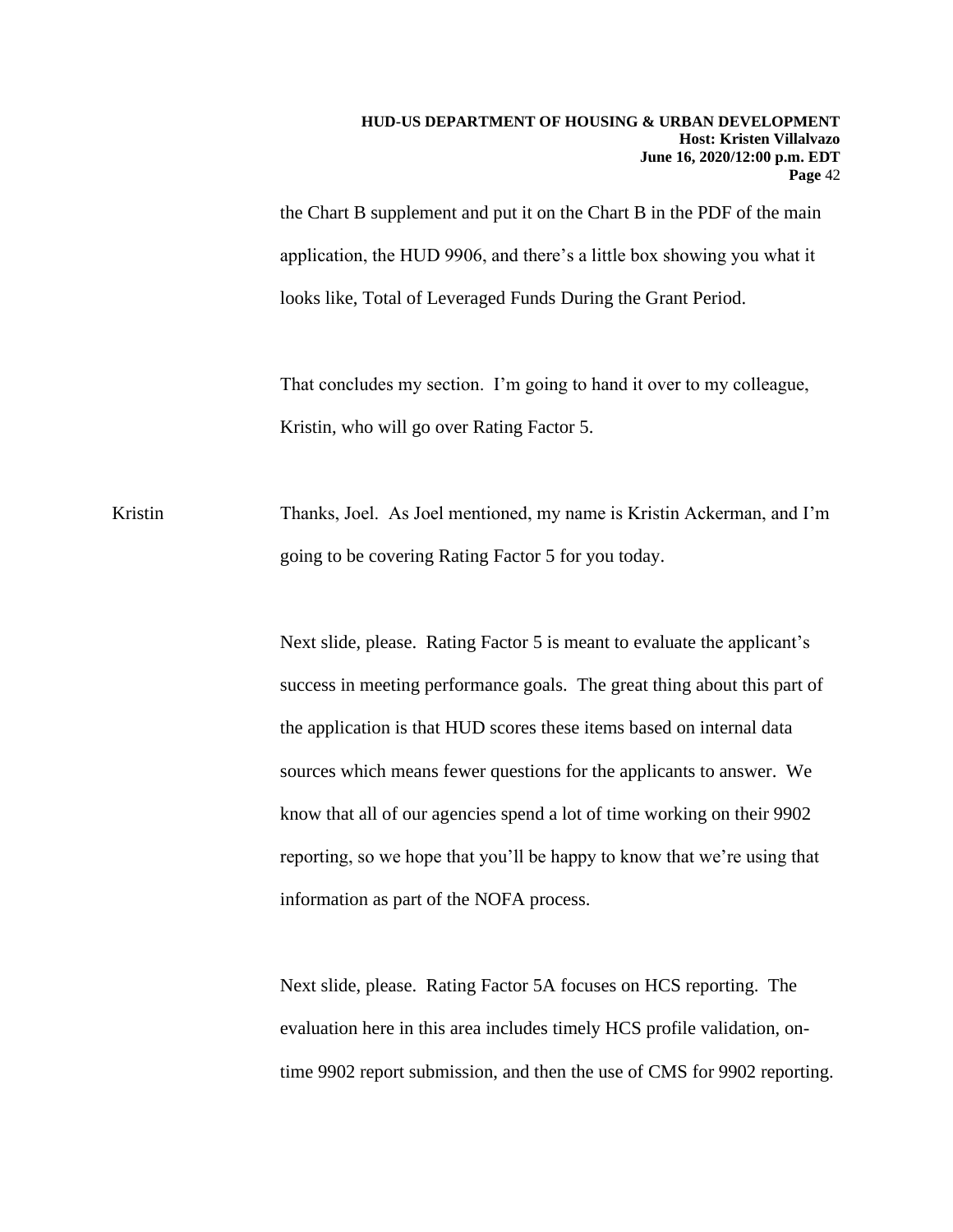We do want to make a note here to let everyone know that we are aware of the issues that many agencies faced with their CMS transitions over the past year, so we will be taking that into account during our scoring process.

Next slide, please. Rating Factor 5B will assess an applicant's grant expenditure history. Basically, any applicants that had a grant in fiscal year 2018 will be evaluated on the timely expenditure of those funds. So, we want to make sure that there's no balances outstanding, and if there is that there's a valid extension on file.

Next slide, please. Finally, in Rating Factor 5C, HUD will be reviewing the applicant's counseling outcomes as they reported them in Section 10 of their fiscal year '19 quarter four 9902 report. I want to remind everybody that it's very important for newly-approved applicants who did not submit an FY '19 quarter four 9902 within the agency [indiscernible] system to provide a paper version of the 9902 as an application attachment when they submit their application this year.

Now, I'm going to be turning it over to our NOFA lead, Tracy Badua, who will be going over some final resources and tips.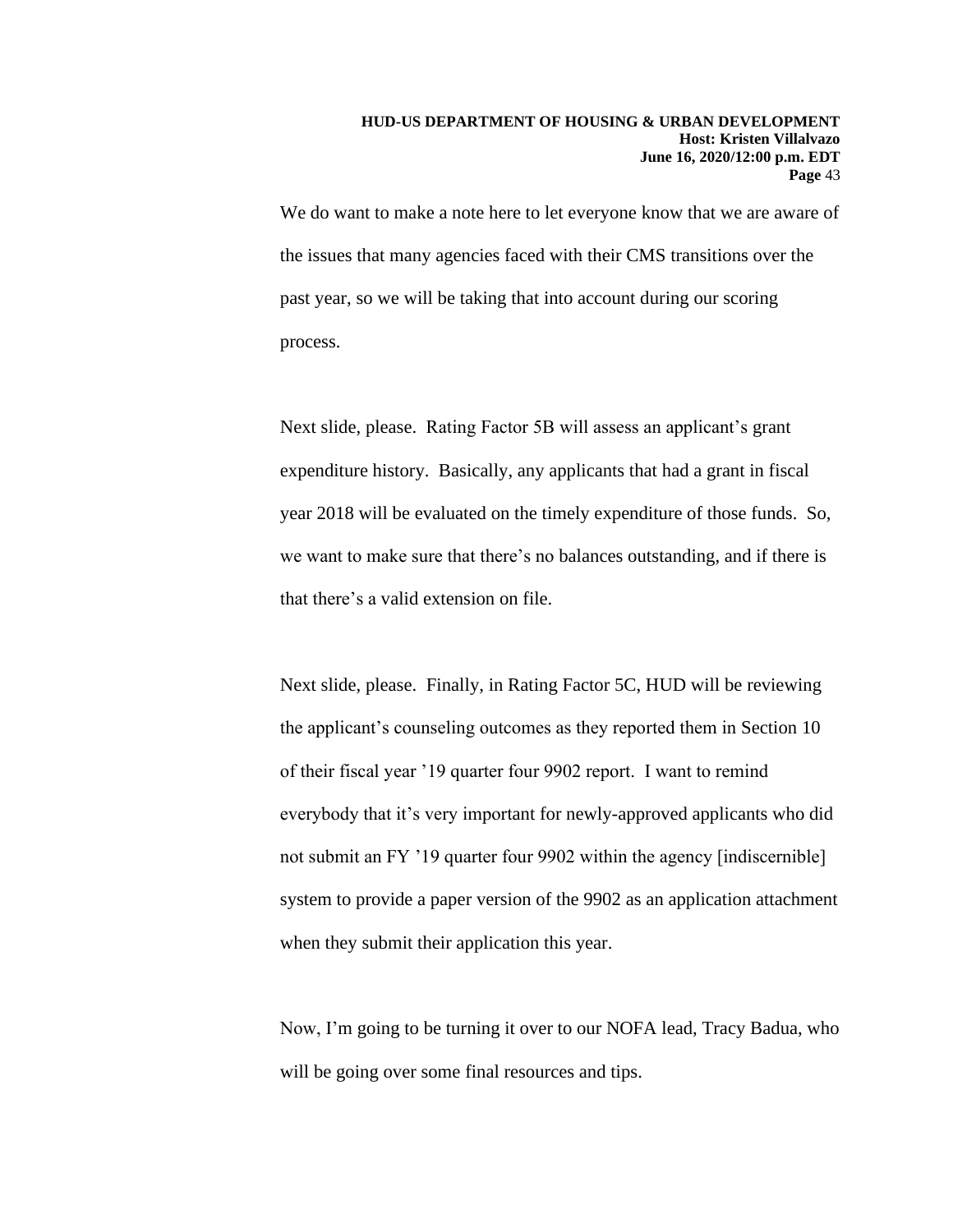Tracy Thank you, Kristin, and thank you to all of our presenters for this helpful information. Again, we're just going to conclude with some final tips.

> For questions related to the NOFA or application itself, you can direct these questions to housing.counseling@hud.gov. You can contact www.grants.gov regarding issues with technology. That's if you're unable to log in or upload something. Contact grants.gov first. They'll be able to help you with system issues on that.

> As Connie mentioned earlier, please be sure to keep any copies of emails that you send to grants.gov regarding submission problems. These will be helpful to us if you need to appeal a late submission. It will help us know what went wrong, and it will help support your appeal.

> Some tips for success. Read the NOFA carefully and make sure you follow the instructions. Understand the charts and how to fill them out. Answer all of the questions, and submit on time or early if possible, and I know this has been reemphasized because there are occasionally issues with grants.gov, and we want to make sure that you're able to get in all of the materials that you want us to review that you're able to get those in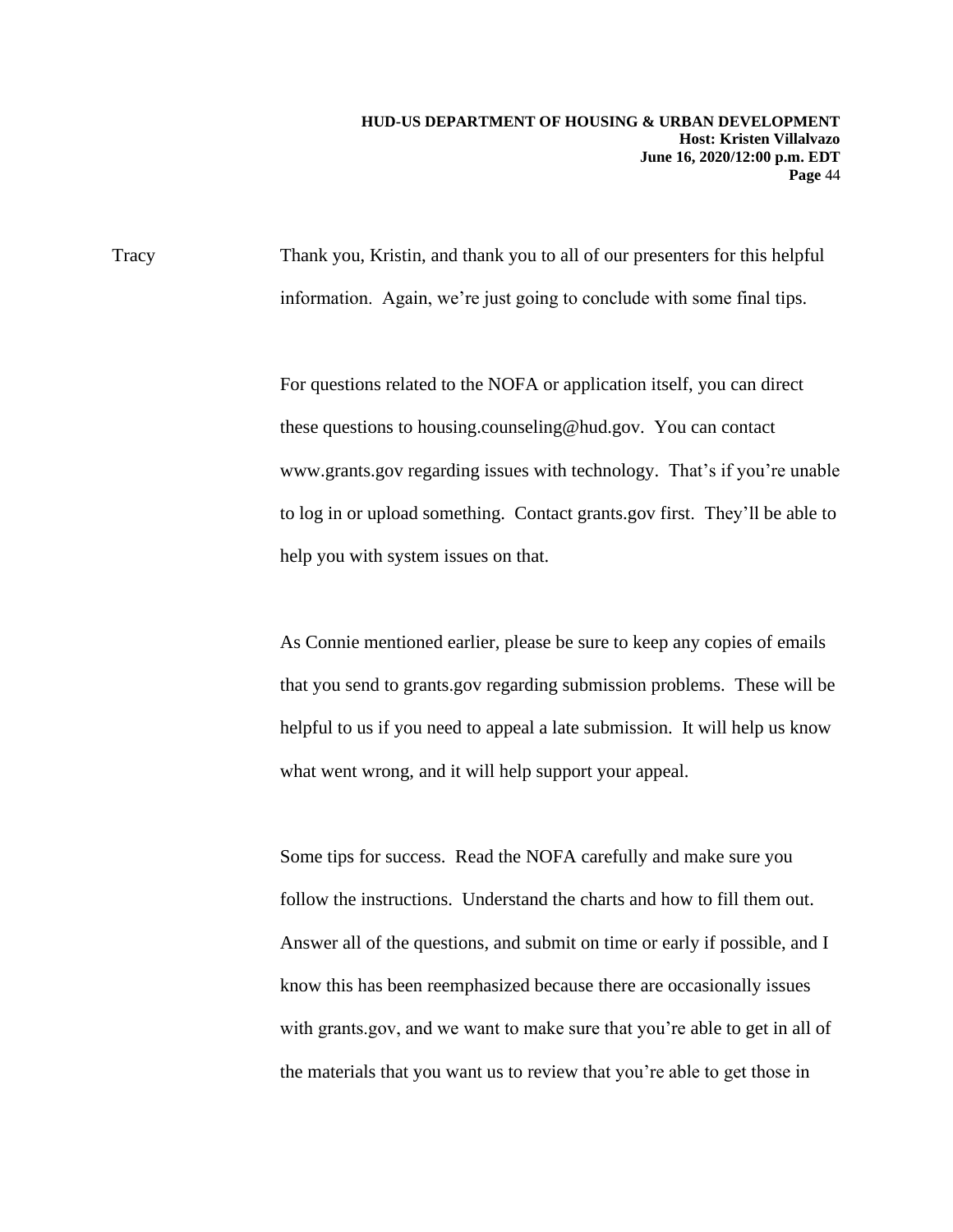through the website so that we can score them. So, submit on time or early if possible, and save confirmations and emails accepting or rejecting your application.

Then, some more general information on the Office of Housing Counseling. We've provided some information here, so here are a couple links to our HUD Exchange page as well as our counselor training and testing website. Here's our email again in case you have questions, and there's also a link to the Office of Housing Counseling Bridge newsletter.

Then, before you go, please give us feedback in the question box. Let us know if this webinar was useful to you or your clients, if you'll be sharing this info with your coworkers, and then in case you have any other comments you may have.

One last thing before we do go. I wanted to address a question that we've been receiving in our chat boxes. Again, agencies that were directly awarded FY '19 funds through the FY '19 Comprehensive Housing Counseling Grant NOFA, you are not eligible to apply under the Supplemental NOFA. Please note that there is that exception for newlyapproved MSOs and intermediaries, but again, reread the eligibility